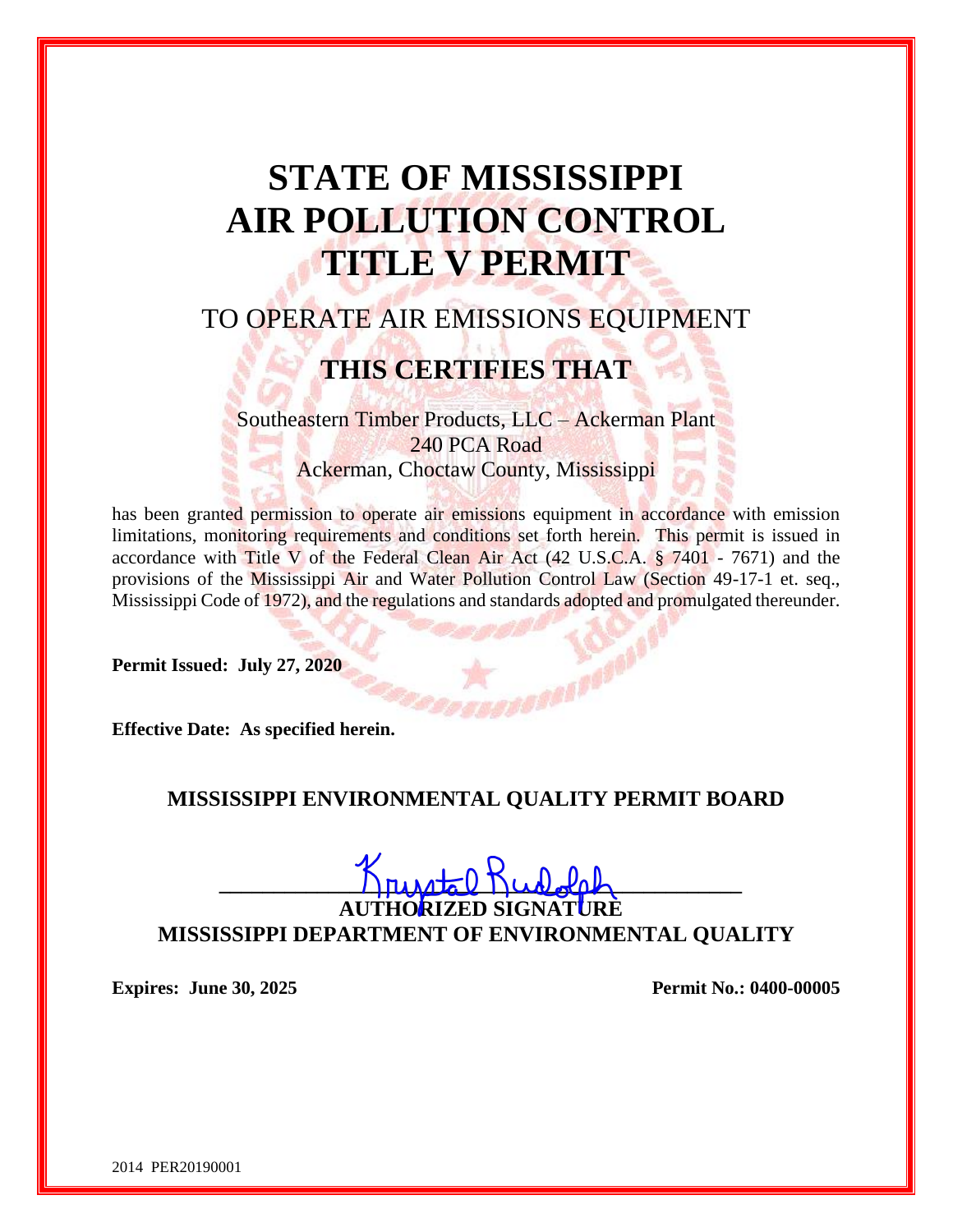# **TABLE OF CONTENTS**

| SECTION 2. EMISSION POINTS & POLLUTION CONTROL DEVICES 14       |  |
|-----------------------------------------------------------------|--|
|                                                                 |  |
|                                                                 |  |
| SECTION 5. MONITORING, RECORDKEEPING & REPORTING REQUIREMENTS21 |  |
|                                                                 |  |
|                                                                 |  |

## **APPENDIX A LIST OF ABBREVIATIONS USED IN THIS PERMIT**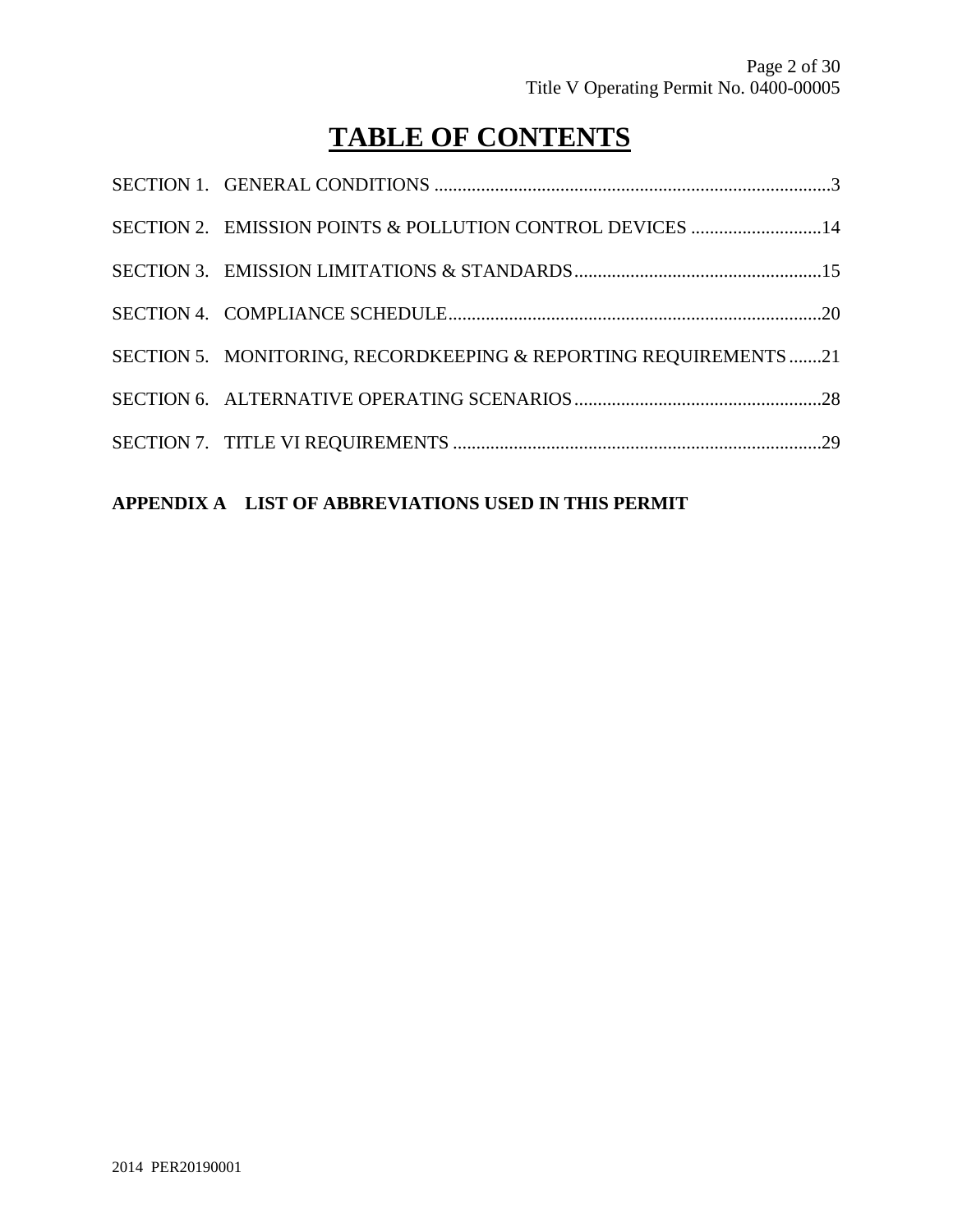## **SECTION 1. GENERAL CONDITIONS**

1.1 The permittee must comply with all conditions of this permit. Any permit noncompliance constitutes a violation of the Federal Act and is grounds for enforcement action; for permit termination, revocation and reissuance, or modification; or for denial of a permit renewal application.

(Ref.: 11 Miss. Admin. Code Pt. 2, R. 6.3.A.(6)(a).)

1.2 It shall not be a defense for a permittee in an enforcement action that it would have been necessary to halt or reduce the permitted activity in order to maintain compliance with the conditions of this permit.

(Ref.: 11 Miss. Admin. Code Pt. 2, R. 6.3.A(6)(b).)

1.3 This permit and/or any part thereof may be modified, revoked, reopened, and reissued, or terminated for cause. The filing of a request by the permittee for a permit modification, revocation and reissuance, or termination, or of a notification of planned changes or anticipated noncompliance does not stay any permit condition.

(Ref.: 11 Miss. Admin. Code Pt. 2, R. 6.3.A.(6)(c).)

- 1.4 Prior to its expiration, this permit may be reopened in accordance with the provisions listed below.
	- (a) This permit shall be reopened and revised under any of the following circumstances:
		- (1) Additional applicable requirements under the Federal Act become applicable to a major Title V source with a remaining permit term of three (3) or more years. Such a re-opening shall be completed no later than eighteen (18) months after promulgation of the applicable requirement. No such re-opening is required if the effective date of the requirement is later than the date on which the permit is due to expire, unless the original permit or any of its terms and conditions has been extended.
		- (2) Additional requirements (including excess emissions requirements) become applicable to an affected source under the acid rain program. Upon approval by the Administrator, excess emissions offset plans shall be deemed to be incorporated into the permit.
		- (3) The Permit Board or the EPA determines that the permit contains a material mistake or that inaccurate statements were made in establishing the emission standards or other terms or conditions of the permit.
		- (4) The Administrator or the Permit Board determines that the permit must be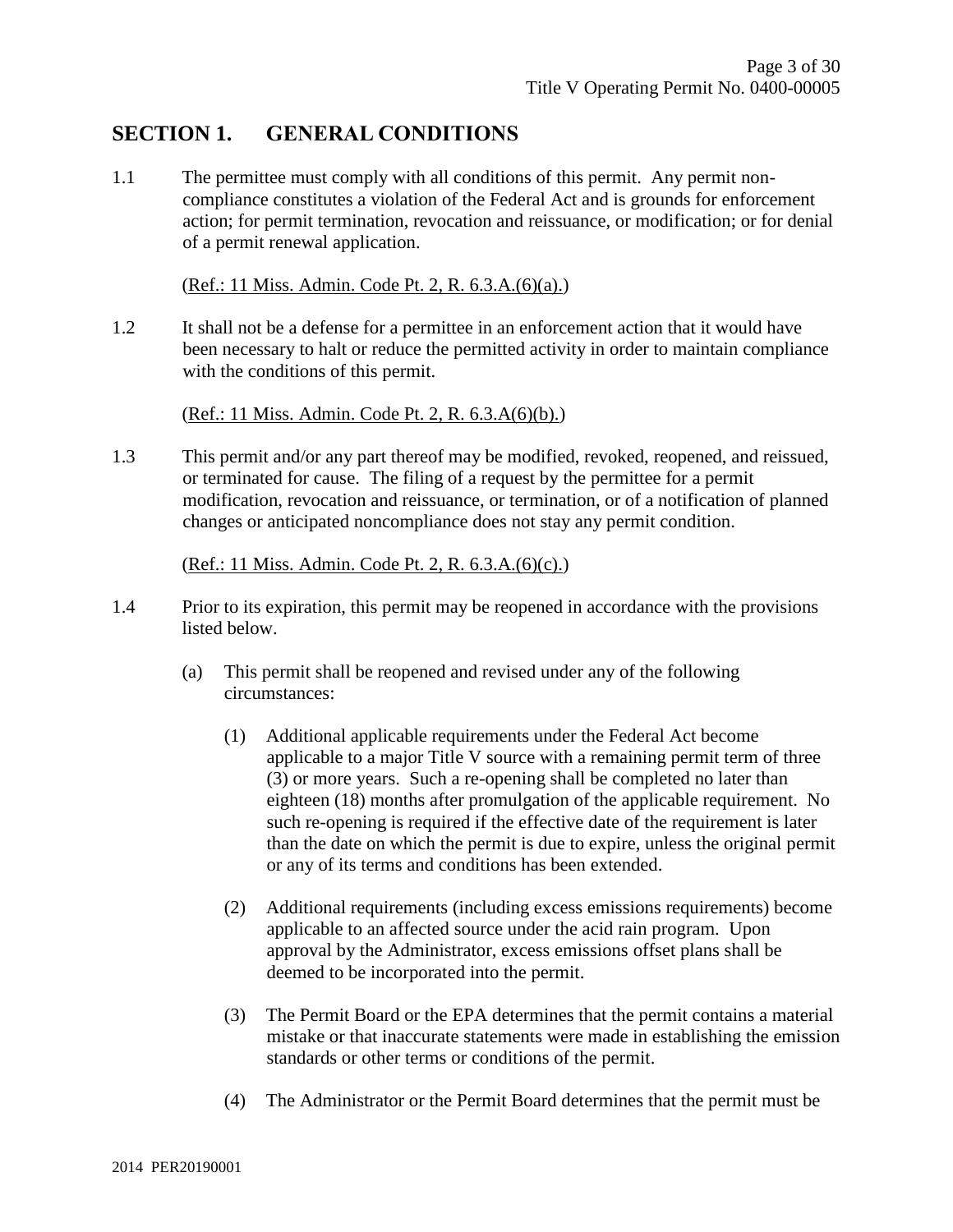revised or revoked to assure compliance with the applicable requirements.

- (b) Proceedings to reopen and issue this permit shall follow the same procedures as apply to initial permit issuance and shall only affect those parts of the permit for which cause to reopen exists. Such reopening shall be made as expeditiously as practicable.
- (c) Re-openings shall not be initiated before a notice of such intent is provided to the Title V source by the MDEQ at least thirty (30) days in advance of the date that the permit is to be reopened, except that the Permit Board may provide a shorter time period in the case of an emergency.

(Ref.: 11 Miss. Admin. Code Pt. 2, R. 6.4.G.)

1.5 The permittee shall furnish to the MDEQ within a reasonable time any information the MDEQ may request in writing to determine whether cause exists for modifying, revoking and reissuing, or terminating the permit or to determine compliance with the permit. Upon request, the permittee shall also furnish to the MDEQ copies of records required to be kept by the permittee or, for information to be confidential, the permittee shall furnish such records to MDEQ along with a claim of confidentiality. The permittee may furnish such records directly to the Administrator along with a claim of confidentiality.

(Ref.: 11 Miss. Admin. Code Pt. 2, R. 6.3.A.(6)(e).)

1.6 This permit does not convey any property rights of any sort, or any exclusive privilege.

(Ref.: 11 Miss. Admin. Code Pt. 2, R. 6.3.A.(6)(d).)

1.7 The provisions of this permit are severable. If any provision of this permit, or the application of any provision of this permit to any circumstances, is challenged or held invalid, the validity of the remaining permit provisions and/or portions thereof or their application to other persons or sets of circumstances, shall not be affected thereby.

(Ref.: 11 Miss. Admin. Code Pt. 2, R. 6.3.A.(5).)

- 1.8 The permittee shall pay to the MDEQ an annual permit fee. The amount of fee shall be determined each year based on the provisions of regulated pollutants for fee purposes and the fee schedule specified in the Commission on Environmental Quality's order which shall be issued in accordance with the procedure outlined in Mississippi Administrative Code, Title 11, Part 2, Chapter 6 – *Air Emissions Operating Permit Regulations for Purposes of Title V of the Federal Clean Air Act*..
	- (a) For purposes of fee assessment and collection, the permittee shall elect for actual or allowable emissions to be used in determining the annual quantity of emissions unless the Commission determines by order that the method chosen by the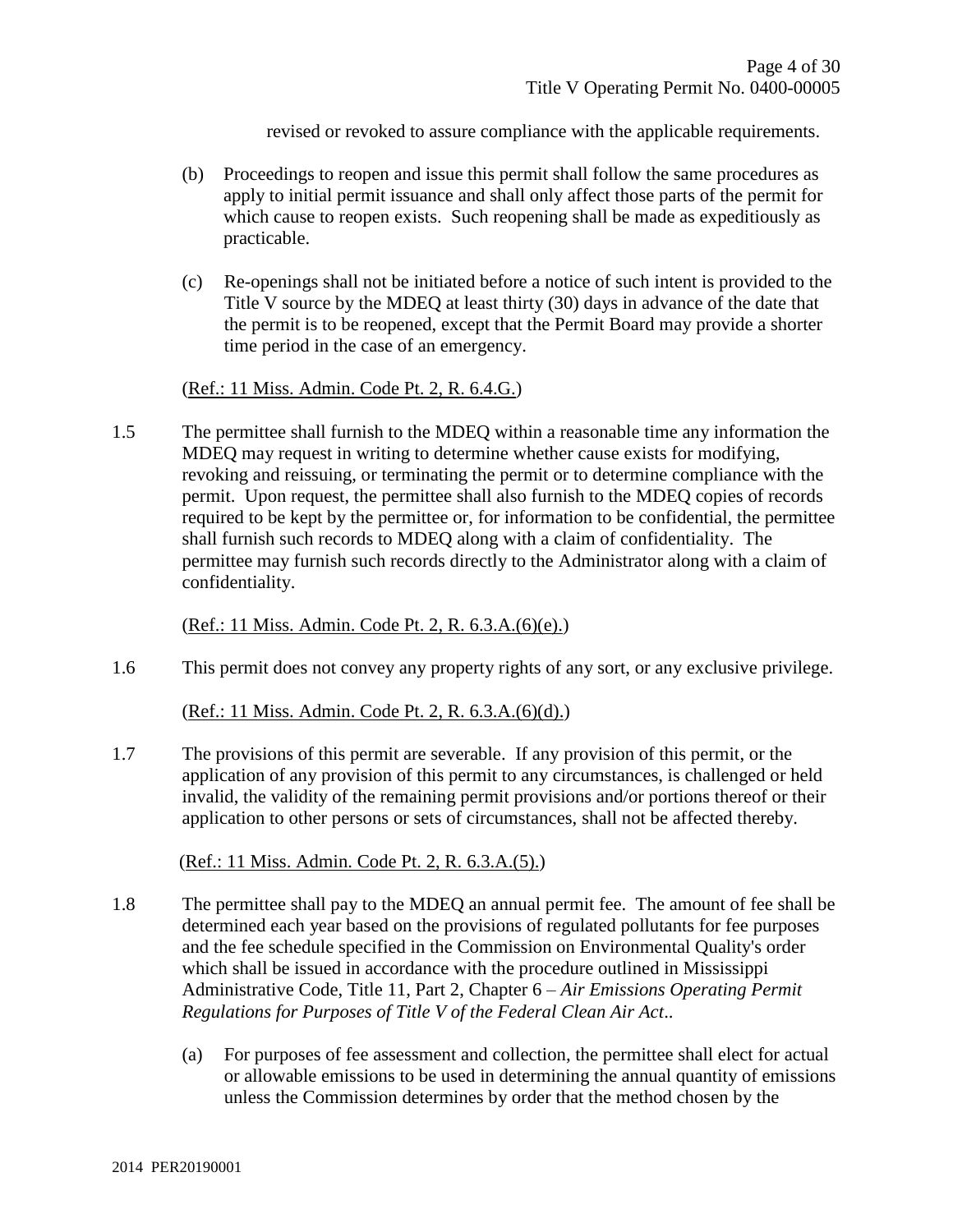applicant for calculating actual emissions fails to reasonably represent actual emissions.

Actual emissions shall be calculated using emission monitoring data or direct emissions measurements for the pollutant(s); mass balance calculations such as the amounts of the pollutant(s) entering and leaving process equipment and where mass balance calculations can be supported by direct measurement of process parameters, such direct measurement data shall be supplied; published emission factors such as those relating release quantities to throughput or equipment type (e.g., air emission factors); or other approaches such as engineering calculations (e.g., estimating volatilization using published mathematical formulas) or best engineering judgments where such judgments are derived from process and/or emission data which supports the estimates of maximum actual emission.

(Ref.: 11 Miss. Admin. Code Pt. 2, R. 6.6.A.(2).)

(b) If the Commission determines that there is not sufficient information available on a facility's emissions, the determination of the fee shall be based upon the permitted allowable emissions until such time as an adequate determination of actual emissions is made. Such determination may be made anytime within one year of the submittal of actual emissions data by the permittee.

(Ref.: 11 Miss. Admin. Code Pt. 2, R. 6.6.A.(2).)

(c) If at any time within the year the Commission determines that the information submitted by the permittee on actual emissions is insufficient or incorrect, the permittee will be notified of the deficiencies and the adjusted fee schedule. Past due fees from the adjusted fee schedule will be paid on the next scheduled quarterly payment time.

(Ref.: 11 Miss. Admin. Code Pt. 2, R. 6.6.D.(2).)

(d) The fee shall be due September  $1<sup>st</sup>$  of each year. By July  $1<sup>st</sup>$  of each year, the permittee shall submit an inventory of emissions for the previous year on which the fee is to be assessed. The permittee may elect a quarterly payment method of four (4) equal payments; notification of the election of quarterly payments must be made to the MDEQ by the first payment date of September  $1<sup>st</sup>$ . The permittee shall be liable for penalty as prescribed by State Law for failure to pay the fee or quarterly portion thereof by the date due.

(Ref.: 11 Miss. Admin. Code Pt. 2, R. 6.6.D.)

(e) If in disagreement with the calculation or applicability of the Title V permit fee, the permittee may petition the Commission in writing for a hearing in accordance with State Law. Any disputed portion of the fee for which a hearing has been requested will not incur any penalty or interest from and after the receipt by the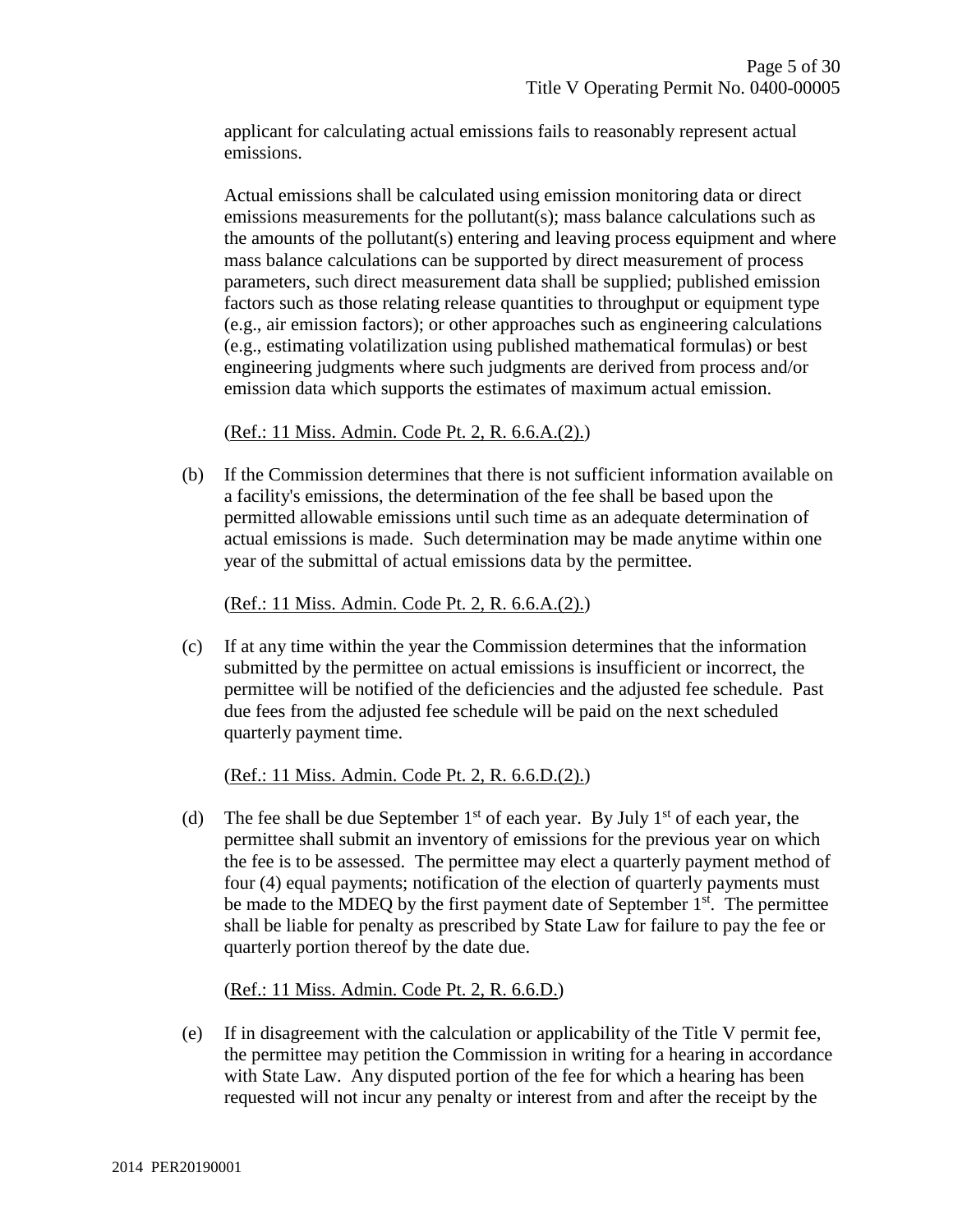Commission of the hearing petition.

(Ref.: 11 Miss. Admin. Code Pt. 2, R. 6.6.C.)

1.9 No permit revision shall be required under any approved economic incentives, marketable permits, emissions trading and other similar programs or processes for changes that are provided for in this permit.

(Ref.: 11 Miss. Admin. Code Pt. 2, R. 6.3.A.(8).)

1.10 Any document required by this permit to be submitted to the MDEQ shall contain a certification by a responsible official that states that, based on information and belief formed after reasonable inquiry, the statements and information in the document are true, accurate, and complete.

(Ref.: 11 Miss. Admin. Code Pt. 2, R. 6.2.E.)

- 1.11 The permittee shall allow the MDEQ, or an authorized representative, upon the presentation of credentials and other documents as may be required by law, to perform the following:
	- (a) Enter upon the permittee's premises where a Title V source is located or emissions-related activity is conducted, or where records must be kept under the conditions of this permit;
	- (b) Have access to and copy, at reasonable times, any records that must be kept under the conditions of this permit;
	- (c) Inspect at reasonable times any facilities, equipment (including monitoring and air pollution control equipment), practices, or operations regulated or required under the permit; and
	- (d) As authorized by the Federal Act, sample or monitor, at reasonable times, substances or parameters for the purpose of assuring compliance with the permit or applicable requirements.

#### (Ref.: 11 Miss. Admin. Code Pt. 2, R. 6.3.C.(2).)

1.12 Except as otherwise specified or limited herein, the permittee shall have necessary sampling ports and ease of accessibility for any new air pollution control equipment, obtained after May 8, 1970, and vented to the atmosphere.

(Ref.: 11 Miss. Admin. Code Pt. 2, R. 1.3.I.(1).)

1.13 Except as otherwise specified or limited herein, the permittee shall provide the necessary sampling ports and ease of accessibility when deemed necessary by the Permit Board for air pollution control equipment that was in existence prior to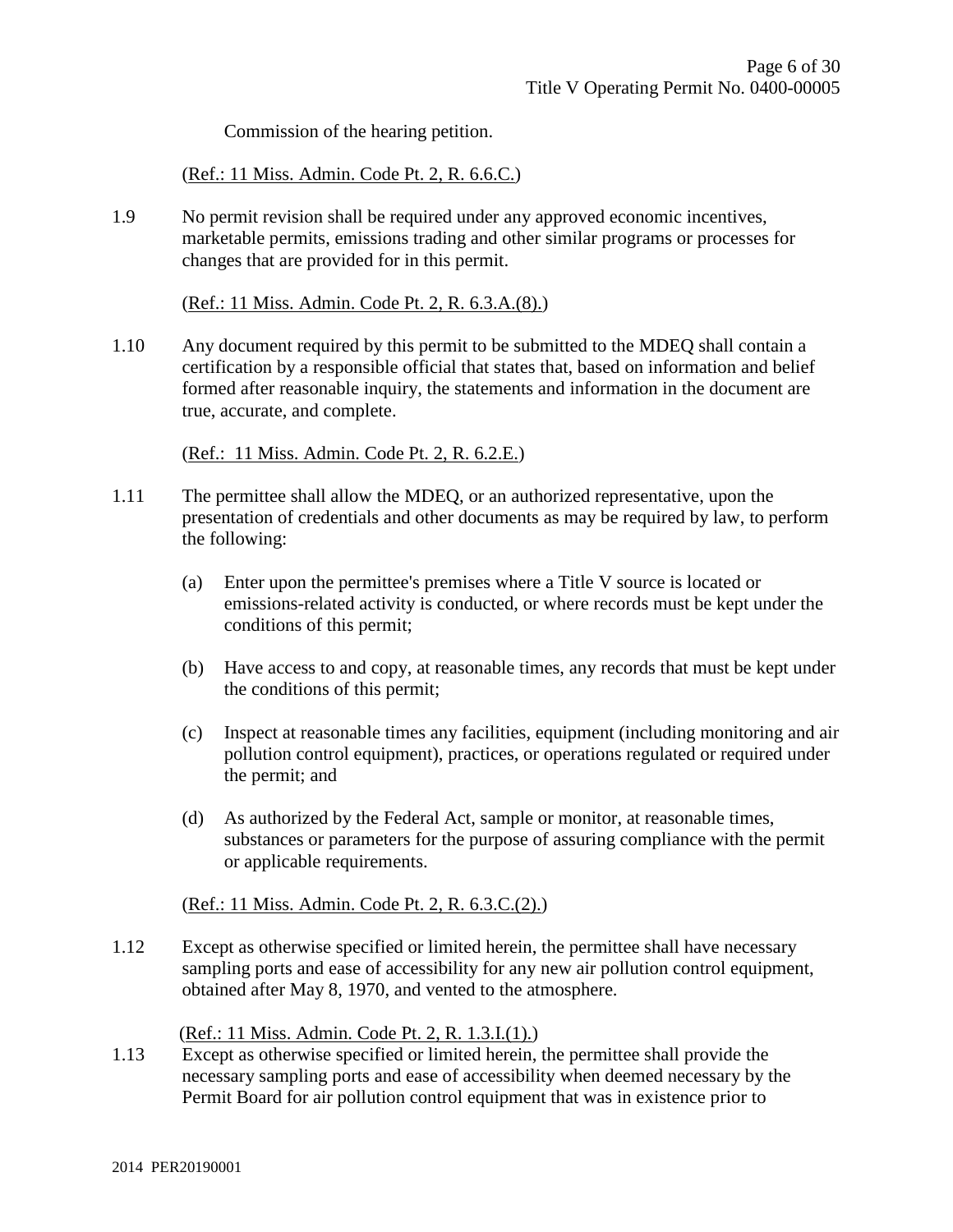May 8, 1970.

(Ref.: 11 Miss. Admin. Code Pt. 2, R. 1.3.I.(2).)

1.14 Compliance with the conditions of this permit shall be deemed compliance with any applicable requirements as of the date of permit issuance where such applicable requirements are included and are specifically identified in the permit or where the permit contains a determination, or summary thereof, by the Permit Board that requirements specifically identified previously are not applicable to the source.

(Ref.: 11 Miss. Admin. Code Pt. 2, R. 6.3.F.(1).)

- 1.15 Nothing in this permit shall alter or affect the following:
	- (a) The provisions of Section 303 of the Federal Act (emergency orders), including the authority of the Administrator under that section;
	- (b) The liability of an owner or operator of a source for any violation of applicable requirements prior to or at the time of permit issuance;
	- (c) The applicable requirements of the acid rain program, consistent with Section 408(a) of the Federal Act.
	- (d) The ability of EPA to obtain information from a source pursuant to Section 114 of the Federal Act.

(Ref.: 11 Miss. Admin. Code Pt. 2, R. 6.3.F.(2).)

1.16 The permittee shall comply with the requirement to register a Risk Management Plan (RMP) if permittee's facility is required pursuant to Section 112(r) of the Act to register such a plan.

(Ref.: 11 Miss. Admin. Code Pt. 2, R. 6.3.H.)

1.17 Expiration of this permit terminates the permittee's right to operate unless a timely and complete renewal application has been submitted. A timely application is one in which is submitted at least six (6) months prior to expiration of the Title V Operating Permit (TVOP). If the permittee submits a timely and complete application, the failure to have a TVOP is not a violation of regulations until the Permit Board takes final action on the permit application. This protection shall cease to apply if, subsequent to the completeness determination, the permittee fails to submit by the deadline specified in writing by the MDEQ any additional information identified as being needed to process the application.

(Ref.: 11 Miss. Admin. Code Pt. 2, R. 6.4.C.(2)., R. 6.4.B., and R. 6.2.A.(1)(c).)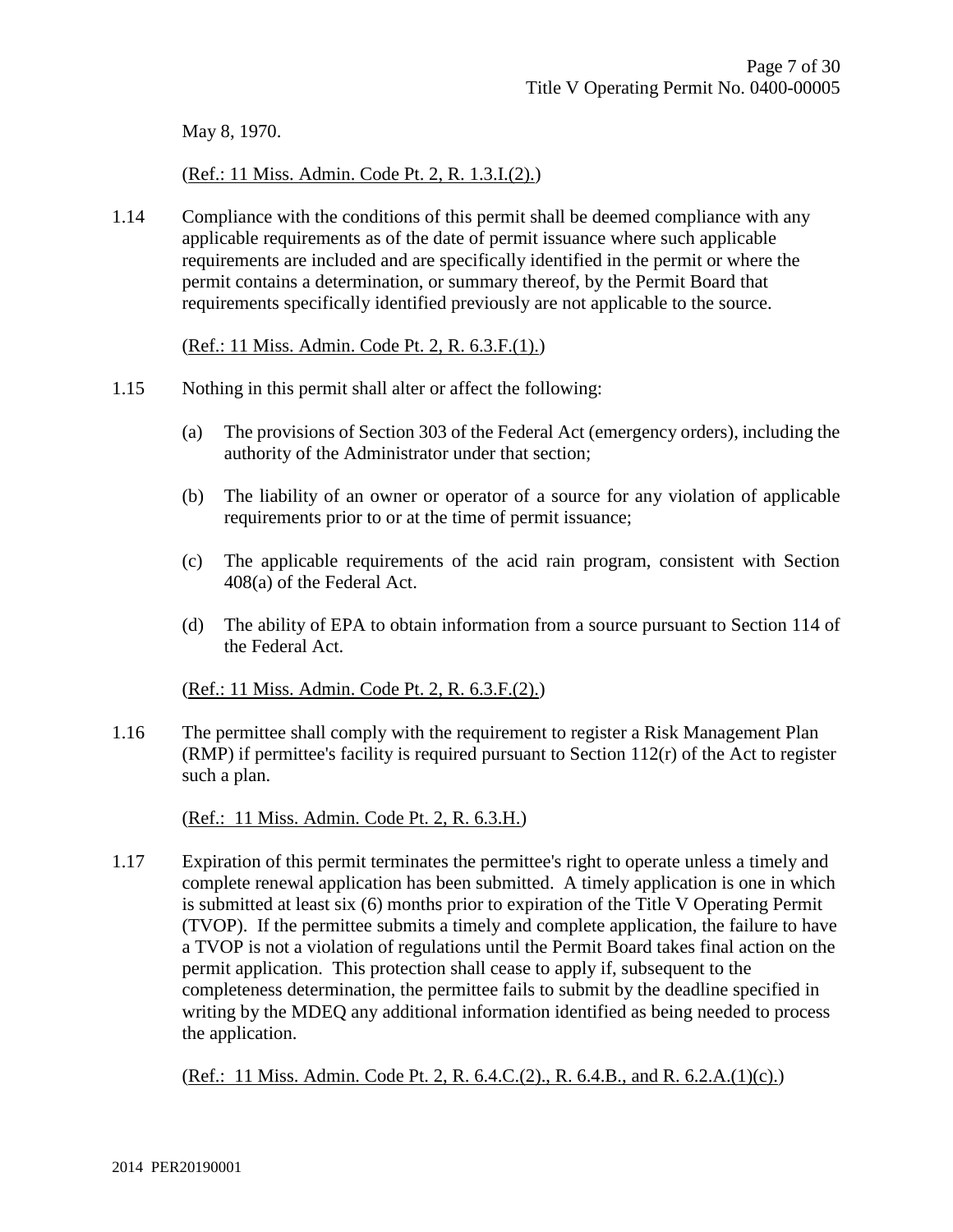- 1.18 The permittee is authorized to make changes within their facility without requiring a permit revision (ref: Section 502(b)(10) of the Act) if:
	- (a) The changes are not modifications under any provision of Title I of the Act;
	- (b) The changes do not exceed the emissions allowable under this permit;
	- (c) The permittee provides the Administrator and the Department with written notification in advance of the proposed changes (at least seven (7) days, or such other time frame as provided in other regulations for emergencies) and the notification includes:
		- (1) A brief description of the change(s);
		- (2) The date on which the change will occur;
		- (3) Any change in emissions; and
		- (4) Any permit term or condition that is no longer applicable as a result of the change.
	- (d) The permit shield shall not apply to any Section  $502(b)(10)$  change.

#### (Ref.: 11 Miss. Admin. Code Pt. 2, R. 6.4.F.(1).)

1.19 Should the Executive Director of the MDEQ declare an Air Pollution Emergency Episode, the permittee will be required to operate in accordance with the permittee's previously approved Emissions Reduction Schedule or, in the absence of an approved schedule, with the appropriate requirements specified in Mississippi Administrative Code, Title 11, Part 2, Chapter 3 (*Regulations for the Prevention of Air Pollution Emergency Episodes*) for the level of emergency declared.

(Ref.: 11 Miss. Admin. Code Pt. 2, Ch. 3.)

1.20 Except as otherwise provided herein, a modification of the facility may require a Permit to Construct in accordance with the provisions of Mississippi Administrative Code, Title 11, Part 2, Chapter 2 (*Permit Regulations for the Construction and/or Operation of Air Emissions Equipment*), and may require modification of this permit in accordance with Mississippi Administrative Code, Title 11, Part 2, Chapter 6 – *Air Emissions Operating Permit Regulations for the Purposes of Title V of the Federal Clean Air Act*.

Modification is defined as "*any physical change in or change in the method of operation of a facility which increases the actual emissions or the potential uncontrolled emissions of any air pollutant subject to regulation under the Federal Act emitted into the atmosphere by that facility or which results in the emission of any air pollutant subject to regulation under the Federal Act into the atmosphere not previously*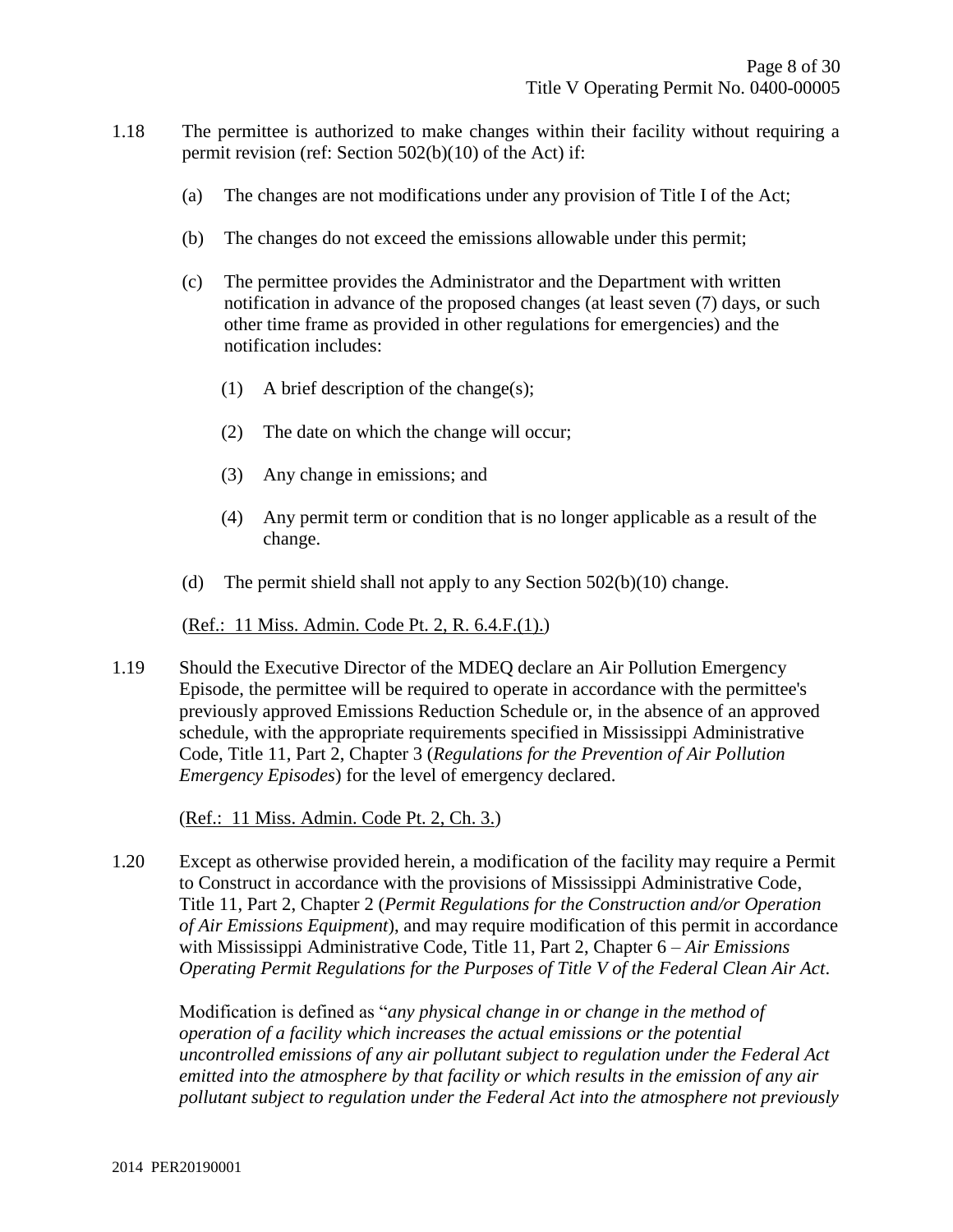*emitted*". A physical change or change in the method of operation shall not include:

- (a) Routine maintenance, repair, and replacement;
- (b) Use of an alternative fuel or raw material by reason of an order under Sections 2 (a) and (b) of the Federal Energy Supply and Environmental Coordination Act of 1974 (or any superseding legislation) or by reason of a natural gas curtailment plan pursuant to the Federal Power Act;
- (c) Use of an alternative fuel by reason of an order or rule under Section 125 of the Federal Act;
- (d) Use of an alternative fuel or raw material by a stationary source which:
	- (1) The source was capable of accommodating before January 6, 1975, unless such change would be prohibited under any federally enforceable permit condition which was established after January 6, 1975, pursuant to 40 CFR 52.21 or under regulations approved pursuant to 40 CFR 51, Subpart I, or 40 CFR 51.166; or
	- (2) The source is approved to use under any permit issued under 40 CFR 52.21 or under regulations approved pursuant to 40 CFR Part 51, Subpart I, or 40 CFR 51.166;
- (e) An increase in the hours of operation or in the production rate unless such change would be prohibited under any federally enforceable permit condition which was established after January 6, 1975, pursuant to 40 CFR 52.21 or under regulations approved pursuant to 40 CFR Subpart I or 40 CFR 51.166; or
- (f) Any change in ownership of the stationary source.

(Ref.: 11 Miss. Admin. Code Pt. 2, R. 2.1.C.(15).)

1.21 Any change in ownership or operational control must be approved by the Permit Board.

(Ref.: 11 Miss. Admin. Code Pt. 2, R. 6.4.D.(4).)

1.22 This permit is a Federally approved operating permit under Title V of the Federal Clean Air Act as amended in 1990. All terms and conditions, including any designed to limit the source's potential to emit, are enforceable by the Administrator and citizens under the Federal Act as well as the Commission.

(Ref.: 11 Miss. Admin. Code Pt. 2, R. 6.3.B.(1).)

1.23 Except as otherwise specified or limited herein, the open burning of residential, commercial, institutional, or industrial solid waste, is prohibited. This prohibition does not apply to infrequent burning of agricultural wastes in the field, silvi-cultural wastes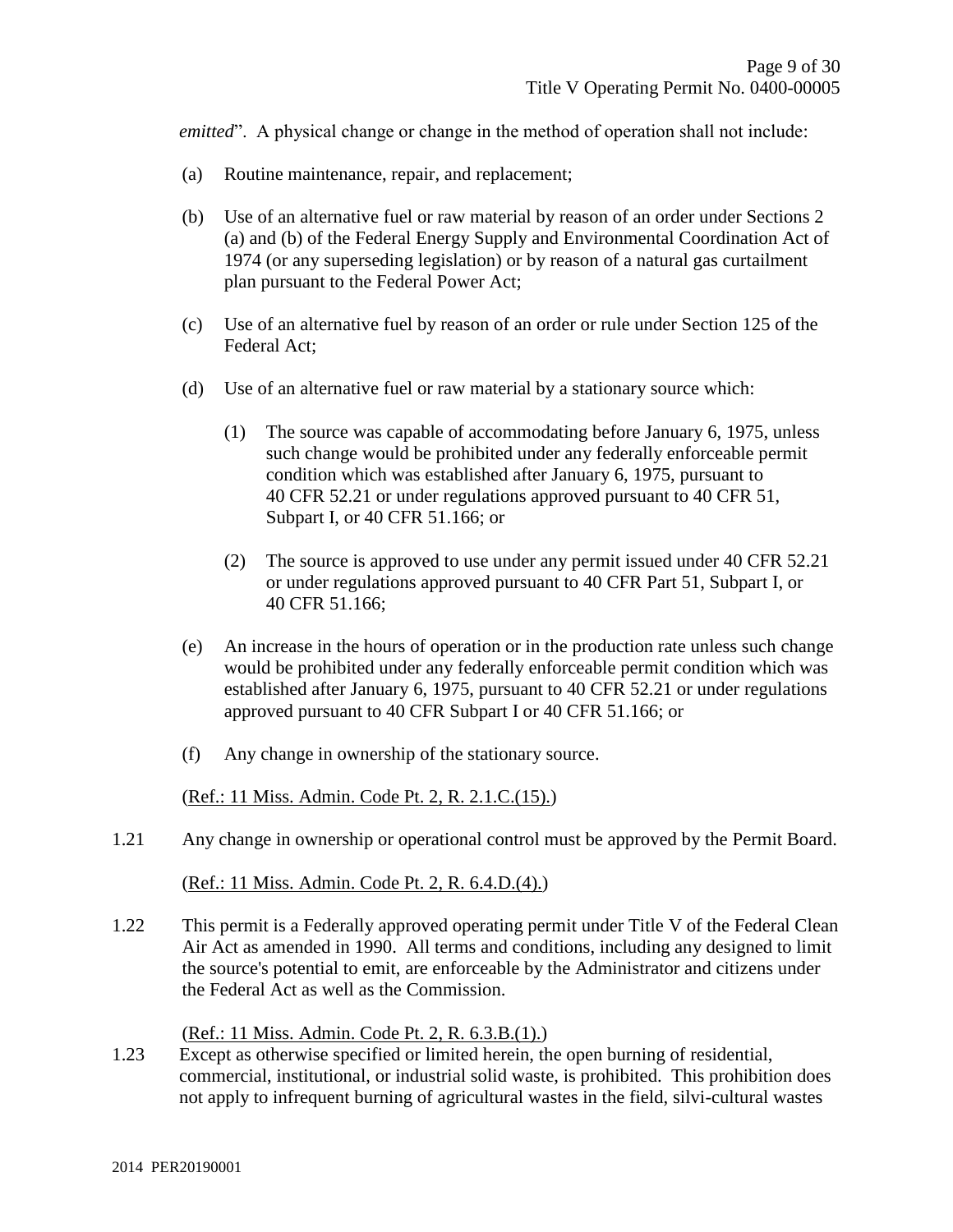for forest management purposes, land-clearing debris, debris from emergency clean-up operations, and ordnance.

Open burning of land-clearing debris must not use starter or auxiliary fuels which cause excessive smoke (rubber tires, plastics, etc.); must not be performed if prohibited by local ordinances; must not cause a traffic hazard; must not take place where there is a High Fire Danger Alert declared by the Mississippi Forestry Commission or Emergency Air Pollution Episode Alert imposed by the Executive Director of the MDEQ and must meet the following buffer zones.

- (a) Open burning without a forced-draft air system must not occur within five hundred (500) yards of an occupied dwelling.
- (b) Open burning utilizing a forced-draft air system on all fires to improve the combustion rate and reduce smoke may be done within 500 yards of but not within fifty (50) yards of an occupied dwelling.
- (c) Burning must not occur within 500 yards of commercial airport property, private airfields, or marked off-runway aircraft approach corridors unless written approval to conduct burning is secured from the proper airport authority, owner or operator.

(Ref.: 11 Miss. Admin. Code Pt. 2, R. 1.3.G.)

- 1.24 Except as otherwise specified herein, the permittee shall be subject to the following provision with respect to emergencies:
	- (a) Except as otherwise specified herein, an "*emergency*" means any situation arising from sudden and reasonably unforeseeable events beyond the control of the source, including acts of God, which situation requires immediate corrective action to restore normal operation, and that causes the source to exceed a technology-based emission limitation under the permit, due to unavoidable increases in emissions attributable to the emergency. An emergency shall not include noncompliance to the extent caused by improperly designed equipment, lack of preventative maintenance, careless or improper operation, or operator error.
	- (b) An emergency constitutes an affirmative defense to an action brought for noncompliance with such technology-based emission limitations if the conditions specified in Part (c) following are met.
	- (c) The affirmative defense of emergency shall be demonstrated through properly signed contemporaneous operating logs, or other relevant evidence that include information as follows:
		- (1) An emergency occurred and that the permittee can identify the cause(s) of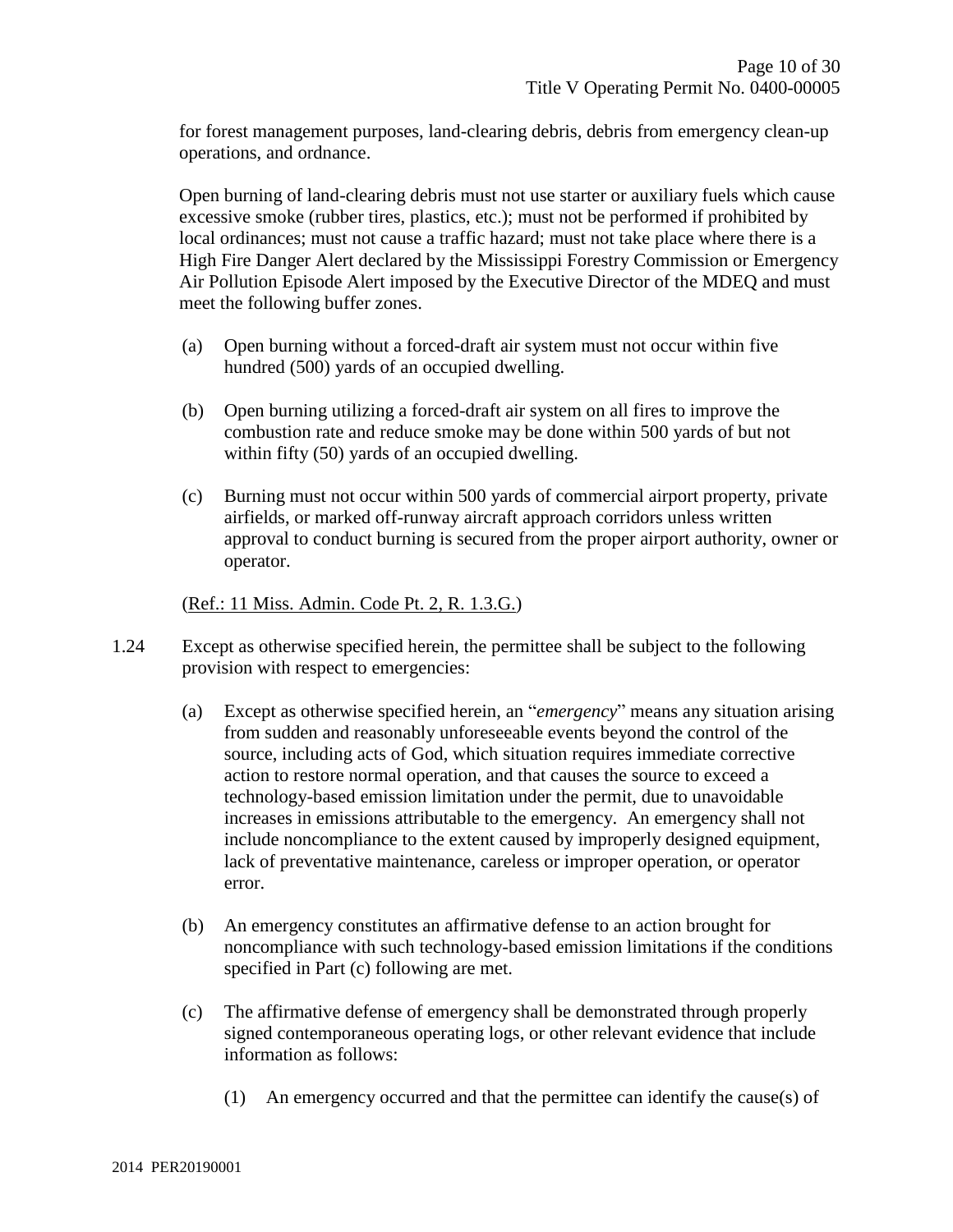the emergency;

- (2) The permitted facility was at the time being properly operated;
- (3) During the period of the emergency the permittee took all reasonable steps to minimize levels of emissions that exceeded the emission standards, or other requirements in the permit; and
- (4) The permittee submitted notice of the emergency to the MDEQ within two (2) working days of the time when emission limitations were exceeded due to the emergency. This notice must contain a description of the emergency, any steps taken to mitigate emissions, and corrective actions taken.
- (d) In any enforcement proceeding, the permittee seeking to establish the occurrence of an emergency has the burden of proof.
- (e) This provision is in addition to any emergency or upset provision contained in any applicable requirement specified elsewhere herein.

(Ref.: 11 Miss. Admin. Code Pt. 2, R. 6.3.G.)

- 1.25 Except as otherwise specified herein, the permittee shall be subject to the following provisions with respect to upsets, start-ups, and shutdowns.
	- (a) Upsets (as defined in 11 Miss. Admin. Code Pt. 2, R. 1.2.)
		- (1) For an upset, the Commission may pursue an enforcement action for noncompliance with an emission standard or other requirement of an applicable rule, regulation, or permit. In determining whether to pursue enforcement action, and/or the appropriate enforcement action to take, the Commission may consider whether the source has demonstrated through properly signed contemporaneous operating logs or other relevant evidence the following:
			- (i) An upset occurred and that the source can identify the cause(s) of the upset;
			- (ii) The source was at the time being properly operated;
			- (iii) During the upset the source took all reasonable steps to minimize levels of emissions that exceeded the emission standard or other requirement of an applicable rule, regulation, or permit;
			- (iv) That within five (5) working days of the time the upset began, the source submitted a written report to the Department describing the upset, the steps taken to mitigate excess emissions or any other non-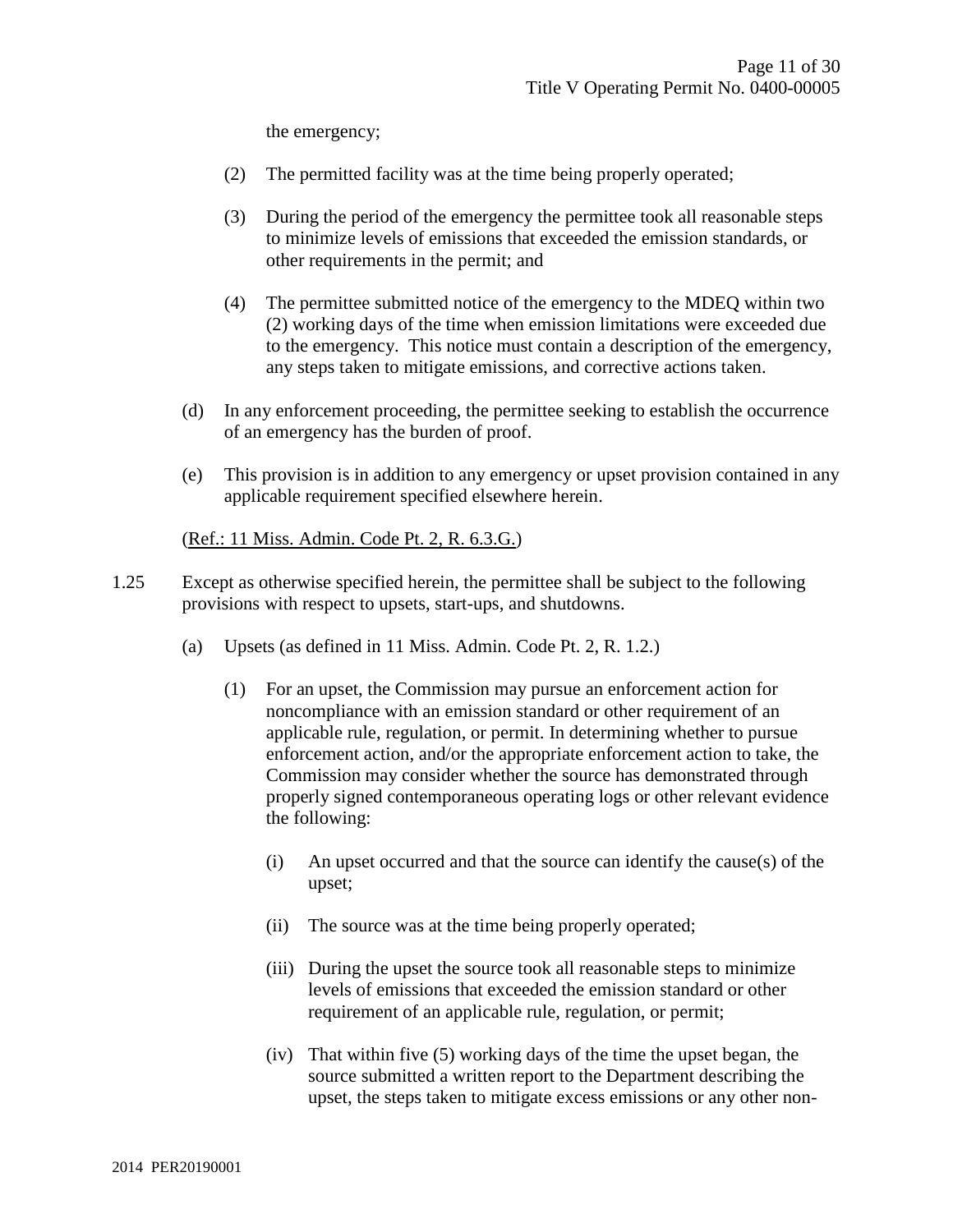compliance, and the corrective actions taken and;

- (v) That as soon as practicable but no later than twenty-four (24) hours of becoming aware of an upset that caused an immediate adverse impact to human health or the environment beyond the source boundary or caused a general nuisance to the public, the source provided notification to the Department.
- (2) In any enforcement proceeding by the Commission, the source seeking to establish the occurrence of an upset has the burden of proof.
- (3) This provision is in addition to any upset provision contained in any applicable requirement.
- (4) These upset provisions apply only to enforcement actions by the Commission and are not intended to prohibit EPA or third party enforcement actions.
- (b) Start-ups and Shutdowns (as defined in 11 Miss. Admin. Code Pt. 2, R. 1.2.)
	- (1) Start-ups and shutdowns are part of normal source operation. Emission limitations apply during start-ups and shutdowns unless source specific emission limitations or work practice standards for start-ups and shutdowns are defined by an applicable rule, regulation, or permit.
	- (2) Where the source is unable to comply with existing emission limitations established under the State Implementation Plan (SIP) and defined in this Mississippi Administrative Code, Title 11, Part 2, Chapter 1, the Department will consider establishing source specific emission limitations or work practice standards for start-ups and shutdowns. Source specific emission limitations or work practice standards established for start-ups and shutdowns are subject to the requirements prescribed in Mississippi Administrative Code, Title 11, Part 2, Chapter 1, Rule 1.10.B.(2)(a) through (e).
	- (3) Where an upset as defined in Rule 1.2 occurs during start-up or shutdown, see the upset requirements above.

#### (Ref.: 11 Miss. Admin. Code Pt. 2, R. 1.10.)

1.26 The permittee shall comply with all applicable standards for demolition and renovation activities pursuant to the requirements of 40 CFR Part 61, Subpart M, as adopted by reference in Mississippi Administrative Code, Title 11, Part 2, Chapter 1, Rule 1.8.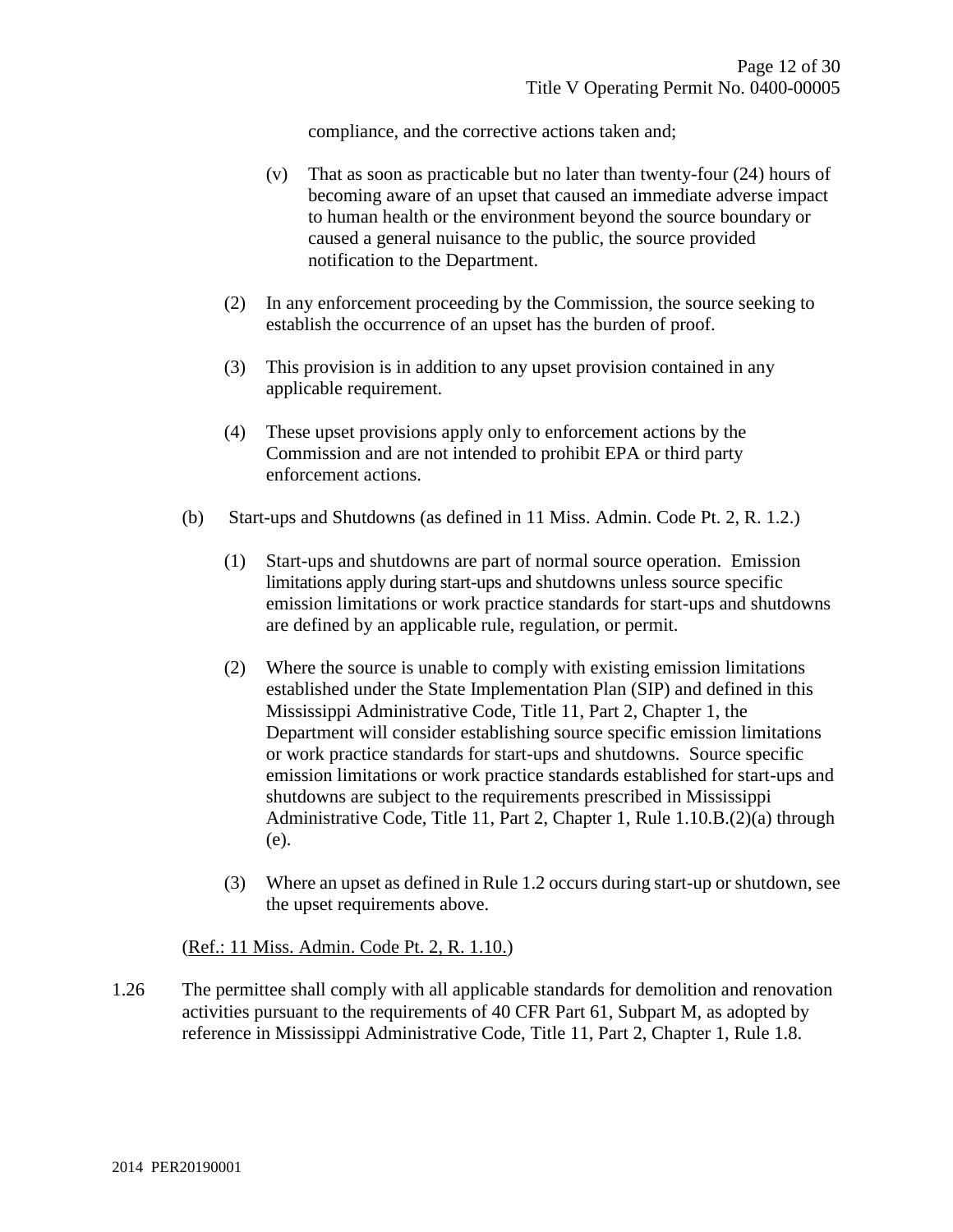The permittee shall not be required to obtain a modification of this permit in order to perform the referenced activities.

(Ref.: 11 Miss. Admin. Code Pt. 2, R. 1.8.)

- 1.27 Regarding compliance testing (if applicable):
	- (a) The results of any emissions sampling and analysis shall be expressed both in units consistent with the standards set forth in any Applicable Rules and Regulations or this permit and in units of mass per time.
	- (b) Compliance testing will be performed at the expense of the permittee.
	- (c) Each emission sampling and analysis report shall include (but not be limited to) the following:
		- (1) Detailed description of testing procedures;
		- (2) Sample calculation(s);
		- (3) Results; and
		- (4) Comparison of results to all Applicable Rules and Regulations and to emission limitations in the permit.

(Ref.: 11 Miss. Admin. Code Pt. 2, R. 2.6.B.(3), (4), and (6).)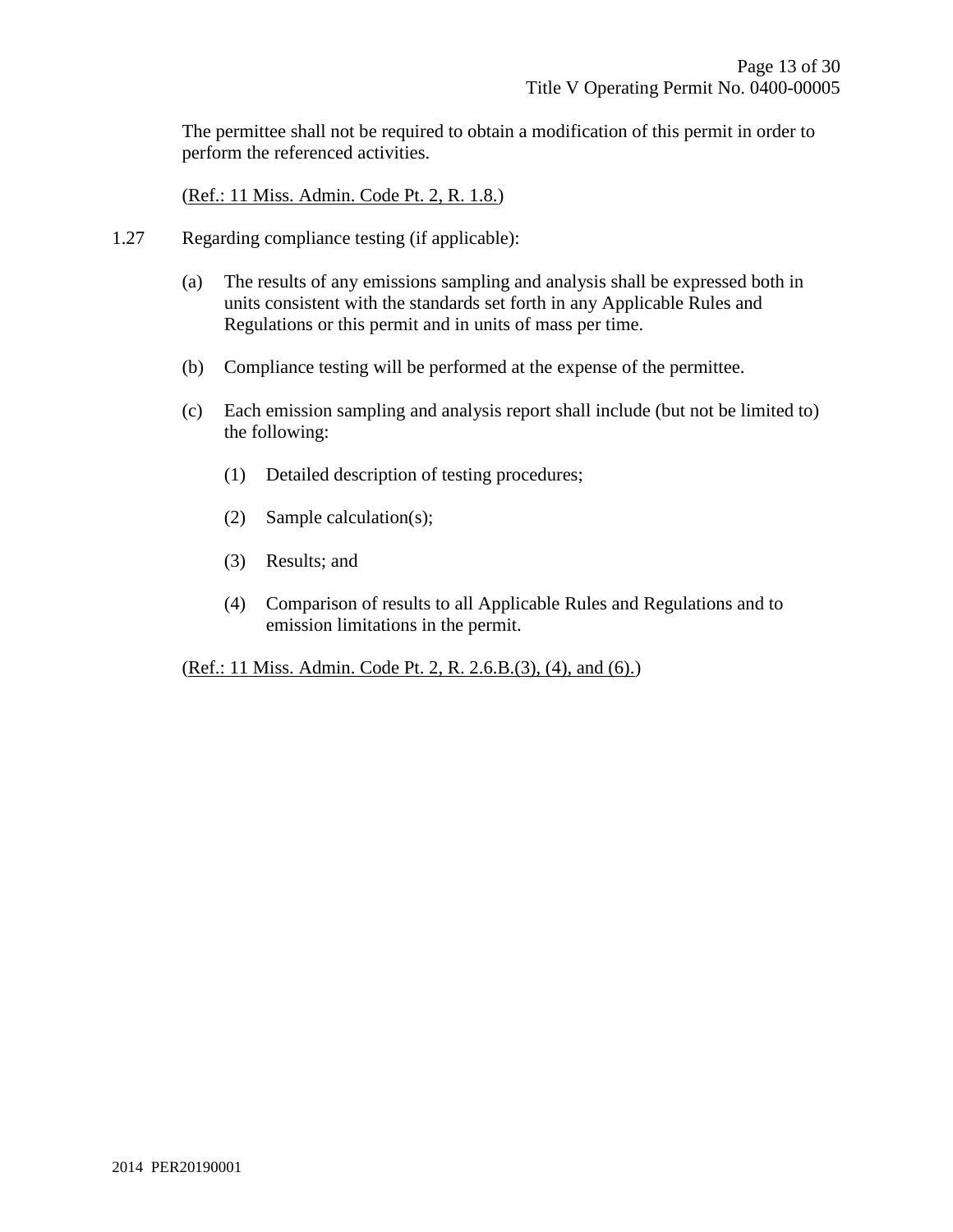# **SECTION 2. EMISSION POINTS & POLLUTION CONTROL DEVICES**

| <b>EMISSION</b><br><b>POINT</b> | <b>DESCRIPTION</b>                                                                                                                                                                                                                                                                               |
|---------------------------------|--------------------------------------------------------------------------------------------------------------------------------------------------------------------------------------------------------------------------------------------------------------------------------------------------|
| $AA-100$                        | Facility-Wide (Southeastern Timber Products, LLC - Ackerman Plant)                                                                                                                                                                                                                               |
| AA-001                          | No. 3 Continuous Direct-Fired Lumber Drying Kiln [equipped with 30 MMBTU / hour wood waste-fired,<br>sloped-grate burner]                                                                                                                                                                        |
| $AA-002$                        | Dry Shavings Bin Storage Cyclone [conveys shaving emissions from the peerless bin to the fuel storage bin<br>for the No. 1 and No. 2 Batch Direct-Fired Lumber Drying Kilns]                                                                                                                     |
| $AA-003$                        | No. 1 Batch Direct-Fired Lumber Drying Kiln [equipped with two (2) 11 MMBTU / hour cyclonic wood<br>waste-fired burners and two (2) natural gas-fired pilot lights]                                                                                                                              |
| AA-004                          | No. 2 Batch Direct-Fired Lumber Drying Kiln [equipped with two (2) 11 MMBTU / hour cyclonic wood<br>waste-fired burners and two (2) natural gas-fired pilot lights]                                                                                                                              |
| $AA-005$                        | Planer Mill Hog Cyclone [conveys chipped dry wood trim from the planer mill hog to the Peerless Bin<br>Cyclone / Baghouse]                                                                                                                                                                       |
| AA-006                          | Peerless Bin Cyclone / Baghouse [includes one (1) high-efficiency cyclone and one (1) high-efficiency<br>baghouse in series; serves as the control device for the peerless bin; receives dried wood shavings from the<br>planer mill and chipped dry wood trim from the Planer Mill Hog Cyclone] |
| $AA-007$                        | Planer Mill Storage Bin Overflow Cyclone [conveys dry shavings to an auxiliary storage bin if the main fuel<br>storage bin for the No. 1 and No. 2 Batch Direct-Fired Lumber Drying Kilns cannot accept dry shavings]                                                                            |
| $AA-008$                        | Truck Load-Out Operations [includes the receiving, conveyance, and loading of material collected in the<br>peerless bin for off-site shipment]                                                                                                                                                   |
| $AA-009$                        | Green Sawdust Storage Bin Cyclone [conveys green sawdust generated in the sawmill to a fuel storage bin<br>for the No. 3 Continuous Direct-Fired Lumber Drying Kiln]                                                                                                                             |
| $AA-010$                        | Planer Mill Feed Table Exhaust Vent [a vacuum draft above the planer mill feed table routes generated dust<br>to the atmosphere; emissions from the vent are uncontrolled]                                                                                                                       |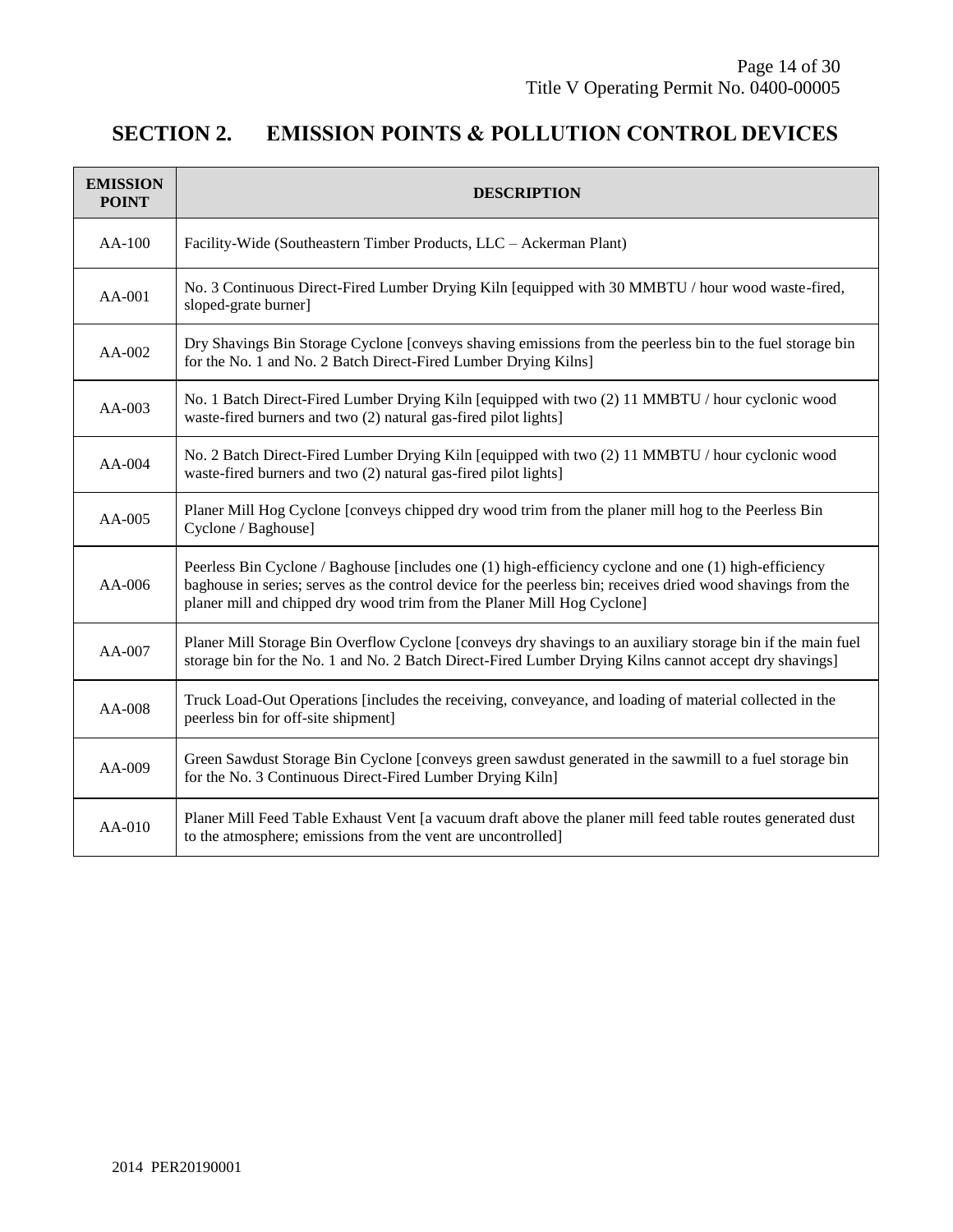## **SECTION 3. EMISSION LIMITATIONS & STANDARDS**

#### A. FACILITY-WIDE EMISSION LIMITATIONS & STANDARDS

- 3.A.1 Except as otherwise specified or limited herein, the permittee shall not cause or allow the emission of smoke from a point source into the open air from any manufacturing or industrial process, which exceeds forty percent (40%) opacity subject to the exceptions provided in Parts (a) and (b) below:
	- (a) Start-up operations may produce emissions, which exceed 40% opacity for up to fifteen (15) minutes per start-up in any one (1) hour and not to exceed three (3) start-ups per stack in any twenty-four (24) hour period.
	- (b) Emissions resulting from soot blowing operations (i.e. ash removal) shall be permitted provided such emissions do not exceed sixty percent (60%) opacity and provided that the aggregate duration of such emissions during any 24-hour period does not exceed ten (10) minutes per billion BTU gross heating value of fuel in any 1 hour.

(Ref.: 11 Miss. Admin. Code Pt. 2, R. 1.3.A.)

3.A.2 Except as otherwise specified or limited herein, the permittee shall not cause or allow the discharge into the ambient air from any point source any air contaminant of such opacity as to obscure an observer's view to a degree in excess of forty percent (40%) opacity, equivalent to that provided in Condition 3.A.1. This shall not apply to vision obscuration caused by uncombined water droplets.

(Ref.: 11 Miss. Admin. Code Pt. 2, R. 1.3.B.)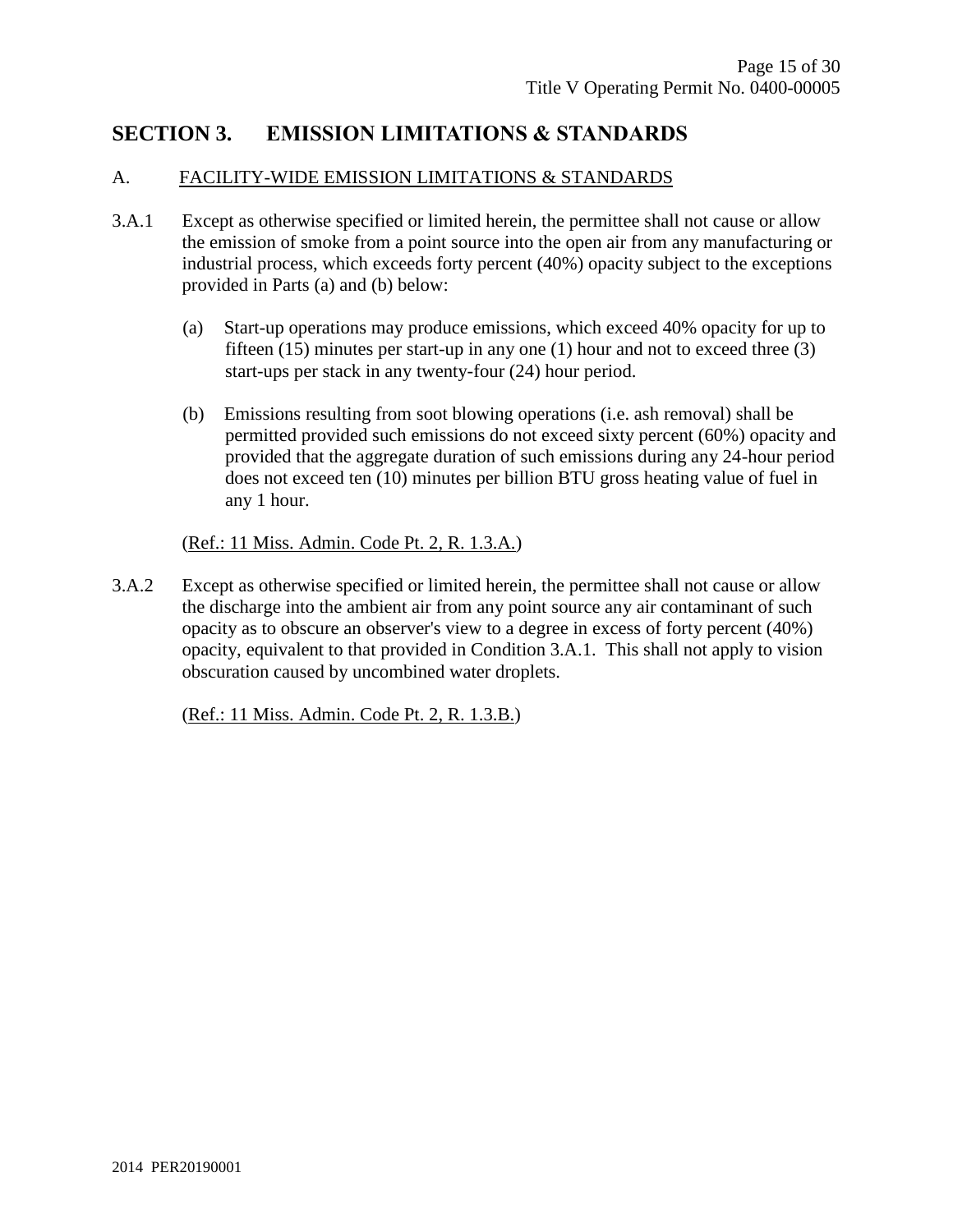| <b>Emission</b><br>Point(s)  | <b>Applicable Requirement(s)</b>                                                                                                                                                           | <b>Condition</b><br><b>Number</b> | Pollutant(s) /<br>Parameter(s) | Limit(s) / Standard(s)                                                       |
|------------------------------|--------------------------------------------------------------------------------------------------------------------------------------------------------------------------------------------|-----------------------------------|--------------------------------|------------------------------------------------------------------------------|
| AA-100                       | 11 Miss. Admin. Code Pt. 2, R.<br>$1.3.F.(1)$ .                                                                                                                                            | 3.B.1                             | <b>PM</b><br>(filterable only) | $E = 4.1(p^{0.67})$                                                          |
| $AA-001$<br>AA-003<br>AA-004 | 40 CFR Part 63, Subpart DDDD -<br>National Emission Standards for<br>Hazardous Air Pollutants: Plywood<br>and Composite Wood Products<br>40 CFR 63.2231(a) and (b); Subpart<br><b>DDDD</b> | 3.B.2                             | <b>HAPs</b>                    | Applicability                                                                |
|                              | Federally Enforceable Permit to<br>Construct Issued on April 4, 2011                                                                                                                       | 3.B.3                             | <b>VOCs</b>                    | 4.74 Pounds / MBF                                                            |
|                              | 11 Miss. Admin. Code Pt. 2, R.<br>2.2.B.(10), as established in Title V<br>Operating Permit Issued on July 30,<br>1997                                                                     | 3.B.4                             | <b>Fuel Source</b>             | <b>Combust Uncontaminated Wood Waste</b>                                     |
| $AA-001$                     | Federally Enforceable Permit to<br>Construct Issued on April 23, 1996;<br>Modified on April 4, 2011 and                                                                                    | 3.B.5                             | Lumber<br>Throughput           | 105,443,038 Board Feet / Year (Rolling 12-<br>Month Total)                   |
|                              | March 25, 2014<br>(PSD Avoidance Limits)                                                                                                                                                   |                                   | <b>VOCs</b>                    | 249.9 tpy (Rolling 12-Month Total)                                           |
| $AA-003$<br>AA-004           | Federally Enforceable Permit to<br>Construct Issued on April 23, 1996;<br>Modified on April 4, 2011 and<br>March 25, 2014                                                                  | 3.B.6                             | Lumber<br>Throughput           | 64,556,962 Board Feet / Year (For<br>Combined Kilns; Rolling 12-Month Total) |
|                              |                                                                                                                                                                                            |                                   | <b>VOCs</b>                    | 153 tpy (For Combined Kilns; Rolling 12-<br>Month Total)                     |

#### B. EMISSION POINT SPECIFIC EMISSION LIMITATIONS & STANDARDS

3.B.1 For Emission Point AA-100 (Facility-Wide), except as specified herein, the permittee shall not cause or allow the emission of particulate matter (PM) in total quantities in any one (1) hour from any manufacturing process (which includes any associated stacks, vents, outlets, or combination thereof) to exceed the amount determined by the following relationship:

$$
E=4.1(p^{0.67})
$$

Where "*E*" is the emission rate in pounds per hour and "*p*" is the process weight input rate in tons per hour.

(Ref.: 11 Miss. Admin. Code Pt. 2, R. 1.3.F.(1).)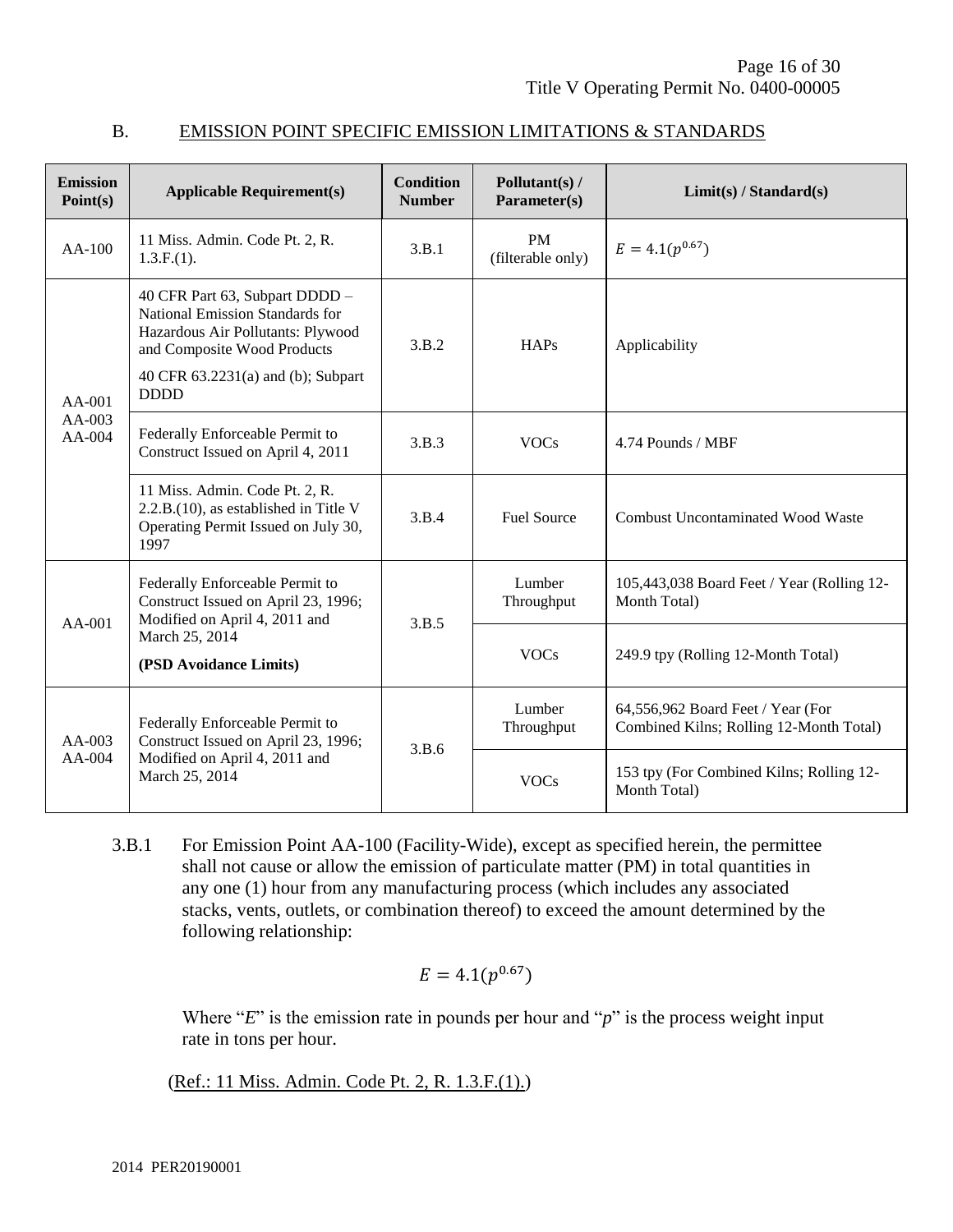3.B.2 Emission Points AA-001, AA-003, and AA-004 (Direct-Fired Lumber Drying Kilns) are subject to and shall comply with the applicable requirements found in 40 CFR Part 63, Subpart DDDD – National Emission Standards for Hazardous Air Pollutants: Plywood and Composite Wood Products. However, based on the applicable process equipment, the permittee is only subject to an initial notification requirement.

(Ref.: 40 CFR 63.2231(a) and (b); Subpart DDDD)

3.B.3 For Emission Points AA-001, AA-003, and AA-004 (Direct-Fired Lumber Drying Kilns), the permittee shall limit the emission of volatile organic compounds (VOCs) from each kiln to no more than 4.74 pounds per one thousand board feet (MBF) dried.

(Ref.: Federally Enforceable Permit to Construct Issued on April 4, 2011)

3.B.4 For Emission Points AA-001, AA-003, and AA-004 (Direct-Fired Lumber Drying Kilns), the permittee shall limit the fuel combusted within the kilns to uncontaminated (raw) wood waste, such as that derived from the planer mill and the sawmill.

(Ref.: 11 Miss. Admin. Code Pt. 2, R. 2.2.B.(10), as Established in Title V Operating Permit Issued on July 30, 1997)

3.B.5 For Emission Point AA-001 (Continuous Direct-Fired Lumber Drying Kiln), the permittee shall limit the emission of volatile organic compounds (VOCs) to no more than 249.9 tons per year (tpy) (based on a rolling 12-month total) by limiting the total throughput of lumber dried in the kiln to no more than 105,443,038 board feet per year based on a rolling 12-month total.

(Ref.: Federally Enforceable Permit to Construct Issued on April 23, 1996; Modified on April 4, 2011 and March 25, 2014 – PSD Avoidance Limit)

3.B.6 For Emission Points AA-003 and AA-004 (Batch Direct-Fired Lumber Drying Kilns), the permittee shall limit the emission of volatile organic compounds (VOCs) to no more than 153 tons per year (tpy) (based on a rolling 12-month total) by limiting the total throughput of lumber dried in the combined kilns to no more than 64,556,962 board feet per year based on a rolling 12-month total.

(Ref.: Federally Enforceable Permit to Construct Issued on April 23, 1996; Modified on April 4, 2011 and March 25, 2014)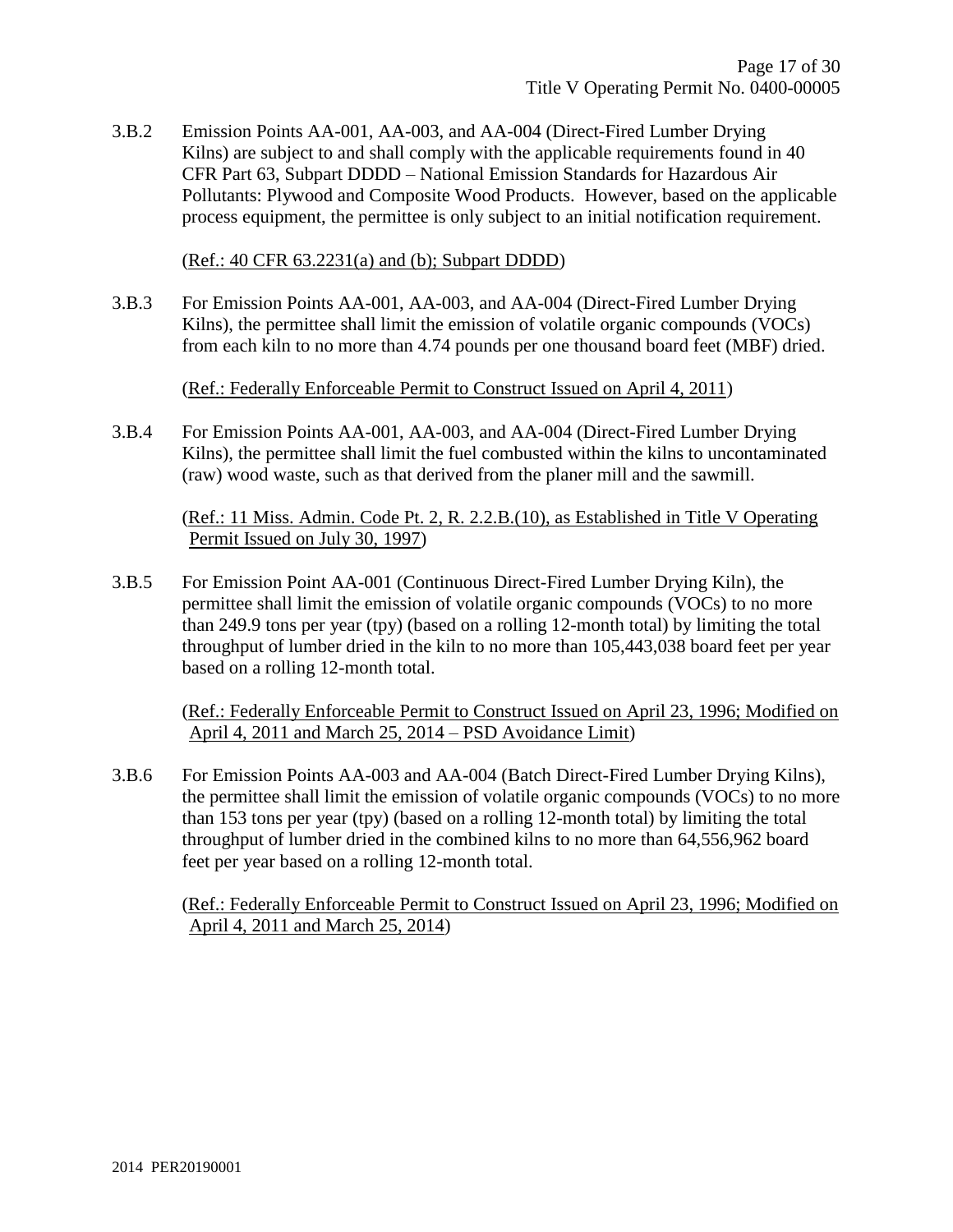#### C. INSIGNIFICANT AND TRIVIAL ACTIVITY EMISSION LIMITATIONS & STANDARDS

| <b>Applicable Requirement(s)</b>                   | <b>Condition</b><br>Number(s) | Pollutant(s) $/$<br>Parameter(s) | Limit(s) / Standard(s) |
|----------------------------------------------------|-------------------------------|----------------------------------|------------------------|
| 11 Miss. Admin. Code Pt. 2, R.<br>$1.3.D.(1)(a)$ . | 3.C.1                         | <b>PM</b>                        | 0.6 Pounds / MMBTU     |
| 11 Miss. Admin. Code Pt. 2, R.<br>$1.4.A.(1)$ .    | 3.C.2                         | SO <sub>2</sub>                  | 4.8 Pounds / MMBTU     |

3.C.1 The maximum permissible emission of ash and/or particulate matter (PM) from fossil fuel burning emission sources of less than ten (10) million BTU (MMBTU) per hour heat input shall not exceed 0.6 pounds per MMBTU per hour heat input.

(Ref.: 11 Miss. Admin. Code Pt. 2, R. 1.3.D.(1)(a).)

3.C.2 The maximum discharge of sulfur oxides  $(SO_X)$  from any fuel burning emission source in which the fuel is burned primarily to produce heat or power by indirect heat transfer shall not exceed 4.8 pounds (measured as sulfur dioxide or  $SO<sub>2</sub>$ ) per million BTU (MMBTU) heat input.

(Ref.: 11 Miss. Admin. Code Pt. 2, R. 1.4.A.(1).)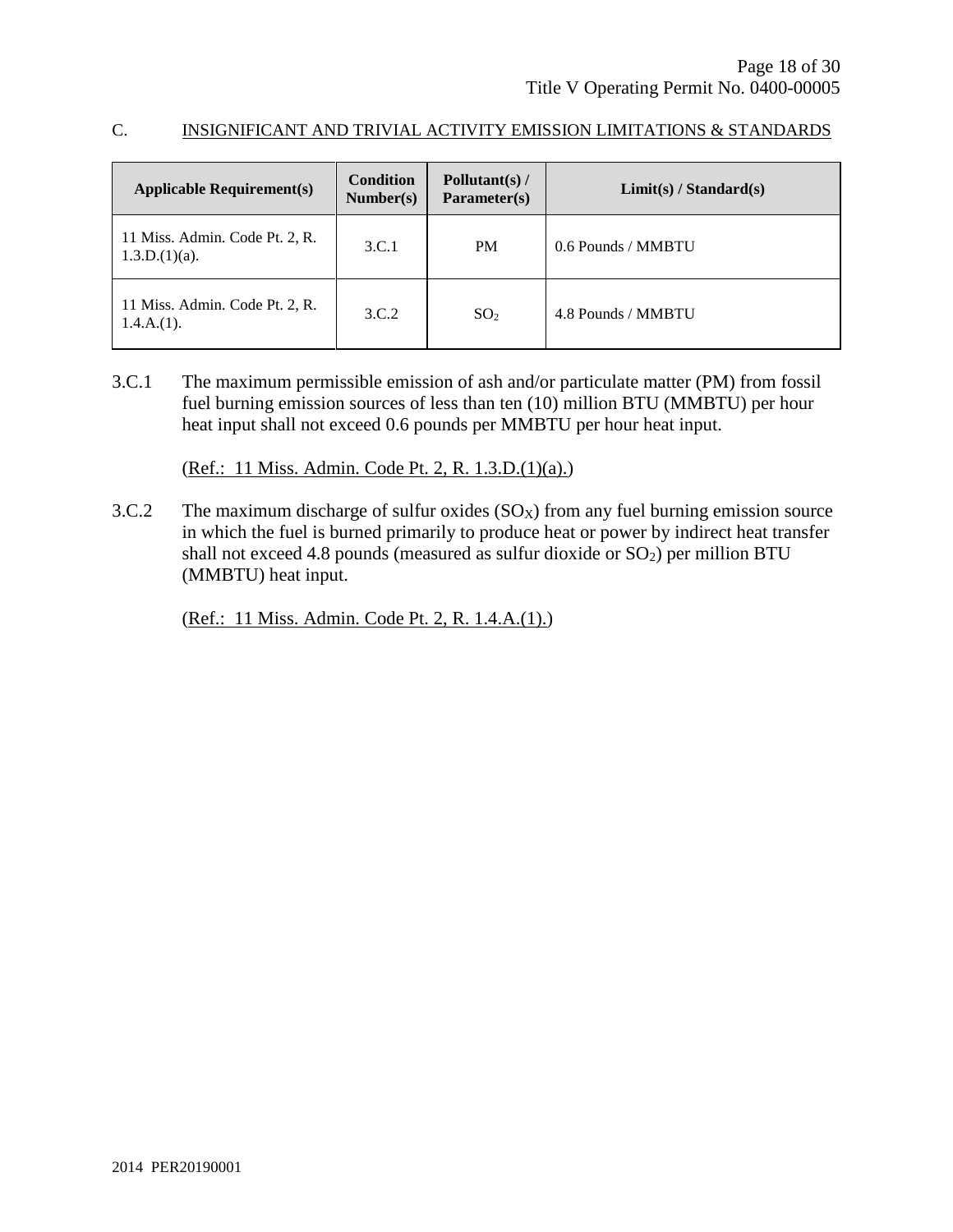# D. WORK PRACTICE STANDARDS

THIS SECTION WAS INTENTIONALLY LEFT BLANK BECAUSE NO WORK PRACTICE STANDARDS APPLY TO THIS PERMIT ACTION.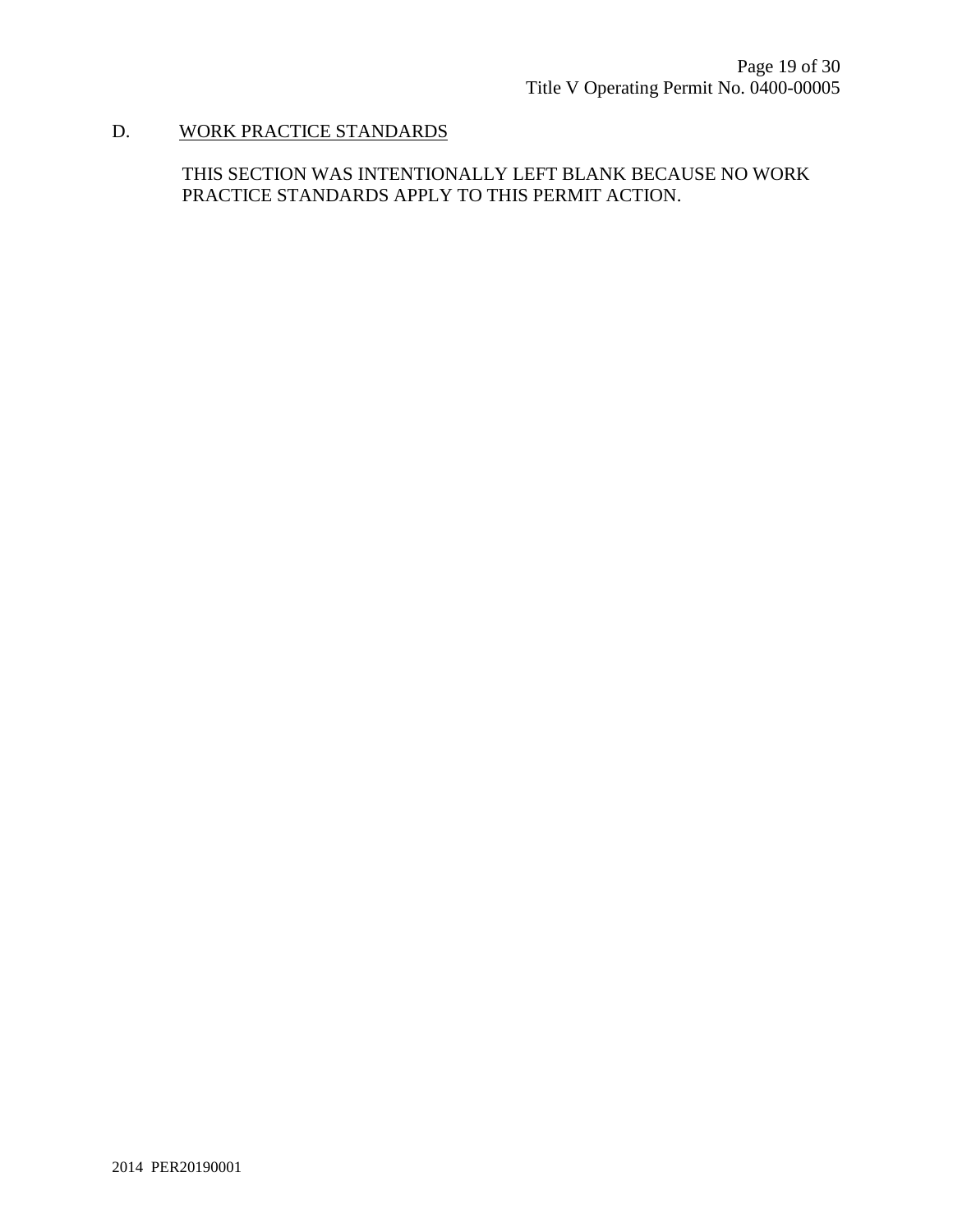## **SECTION 4. COMPLIANCE SCHEDULE**

- 4.1 Unless otherwise specified herein, the permittee shall be in compliance with all requirements contained herein upon issuance of this permit.
- 4.2 Except as otherwise specified herein, the permittee shall submit to the Permit Board and to the Administrator of the EPA Region IV a certification of compliance with permit terms and conditions, including emission limitations, standards, or work practices, by January  $31<sup>st</sup>$  for the preceding calendar year. Each compliance certification shall include the following:
	- (a) The identification of each term or condition of the permit that is the basis of the certification;
	- (b) The compliance status;
	- (c) Whether compliance was continuous or intermittent;
	- (d) The method(s) used for determining the compliance status of the source, currently and over the applicable reporting period; and
	- (e) Such other facts as may be specified as pertinent in specific conditions elsewhere in this permit.

#### (Ref.: 11 Miss. Admin. Code Pt. 2, R. 6.3.C.(5)(a), (c), and (d).)

- 4.3 The following construction permit has been issued prior to the issuance and/or modification of this permit and contain applicable requirements for new and existing equipment at this facility. These requirements will become effective as outlined in the relevant construction permit. Additionally, these applicable requirements will be fully incorporated into this permit using the appropriate modification procedures as required in 11 Miss. Admin. Code Pt. 2, R. 6.4.E. following submittal of the application as required in 11 Miss. Admin. Code Pt. 2, R. 2.D.(5).:
	- **Prevention of Significant Deterioration (PSD) Permit to Construct Air Emissions** Equipment Issued on December 11, 2019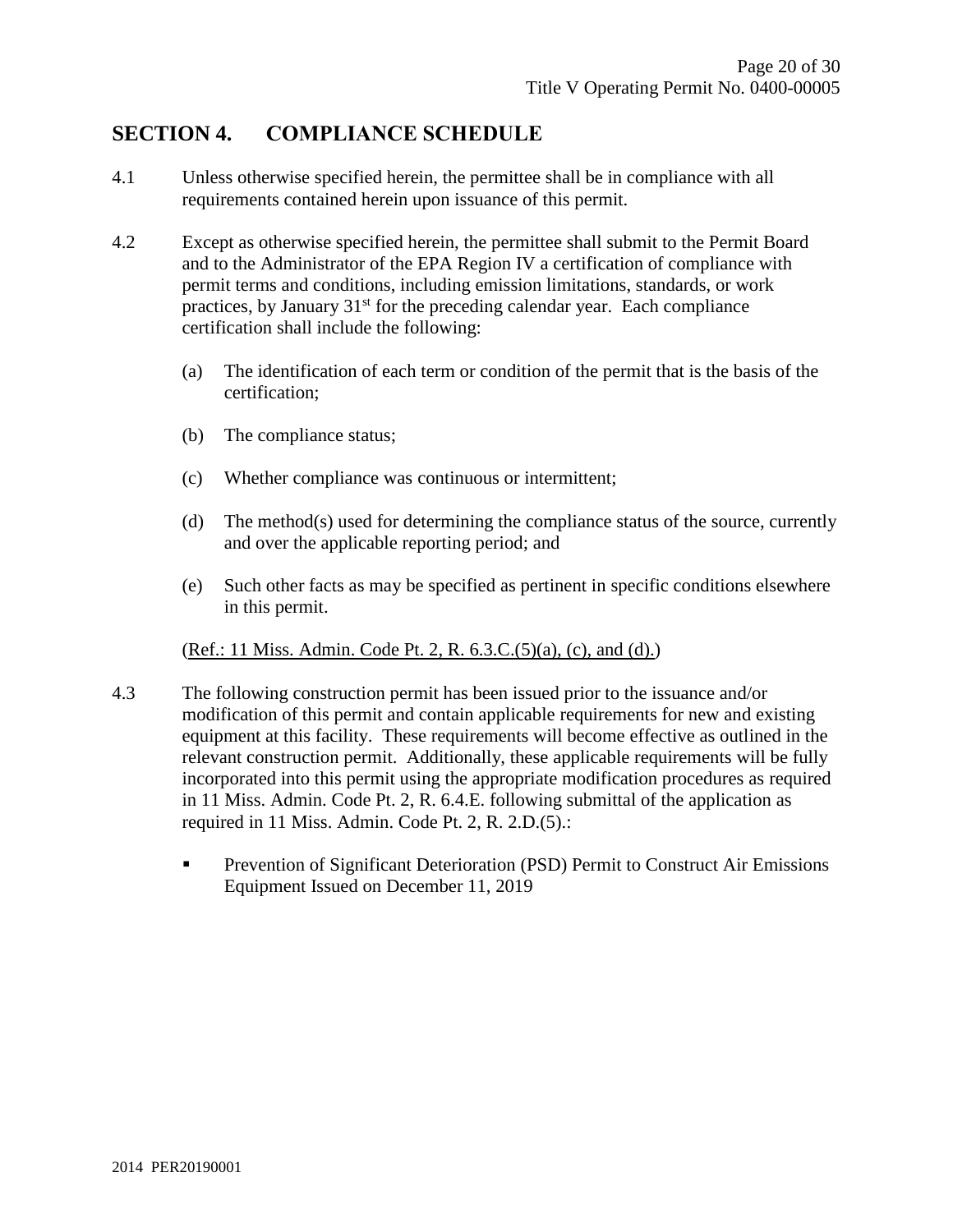## **SECTION 5. MONITORING, RECORDKEEPING & REPORTING REQUIREMENTS**

#### A. GENERAL MONITORING, RECORDKEEPING AND REPORTING REQUIREMENTS

5.A.1 The permittee shall install, maintain, and operate equipment and/or institute procedures as necessary to perform the monitoring and recordkeeping specified below.

#### (Ref.: 11 Miss. Admin. Code Pt. 2, R. 6.3.A.(3).)

- 5.A.2 In addition to the recordkeeping specified below, the permittee shall include with all records of required monitoring information the following:
	- (a) The date, place as defined in the permit, and time of sampling or measurements;
	- (b) The date(s) analyses were performed;
	- (c) The company or entity that performed the analyses;
	- (d) The analytical techniques or methods used;
	- (e) The results of such analyses; and
	- (f) The operating conditions existing at the time of sampling or measurement.

#### (Ref.: 11 Miss. Admin. Code Pt. 2, R. 6.3.A.(3)(b)(1).)

5.A.3 Except where a longer duration is specified in an applicable requirement, the permittee shall retain records of all required monitoring data and support information for a period of at least five (5) years from the date of the monitoring sample, measurement, report, or application. Support information includes all calibration and maintenance records, all original strip-chart recordings for continuous monitoring instrumentation, and copies of all reports required by the permit.

#### (Ref.: 11 Miss. Admin. Code Pt. 2, R. 6.3.A.(3)(b)(2).)

5.A.4 Except as otherwise specified herein, the permittee shall submit reports of any required monitoring by July  $31<sup>st</sup>$  and January  $31<sup>st</sup>$  for the preceding six-month period. All instances of deviations from permit requirements must be clearly identified in such reports and all required reports must be certified by a responsible official consistent with Mississippi Administrative Code, Title 11, Part 2, Chapter 6, Rule 6.2.E.

#### (Ref.: 11 Miss. Admin. Code Pt. 2, R. 6.3.A.(3)(c)(1).)

5.A.5 Except as otherwise specified herein, the permittee shall report all deviations from permit requirements, including those attributable to upsets, the probable cause of such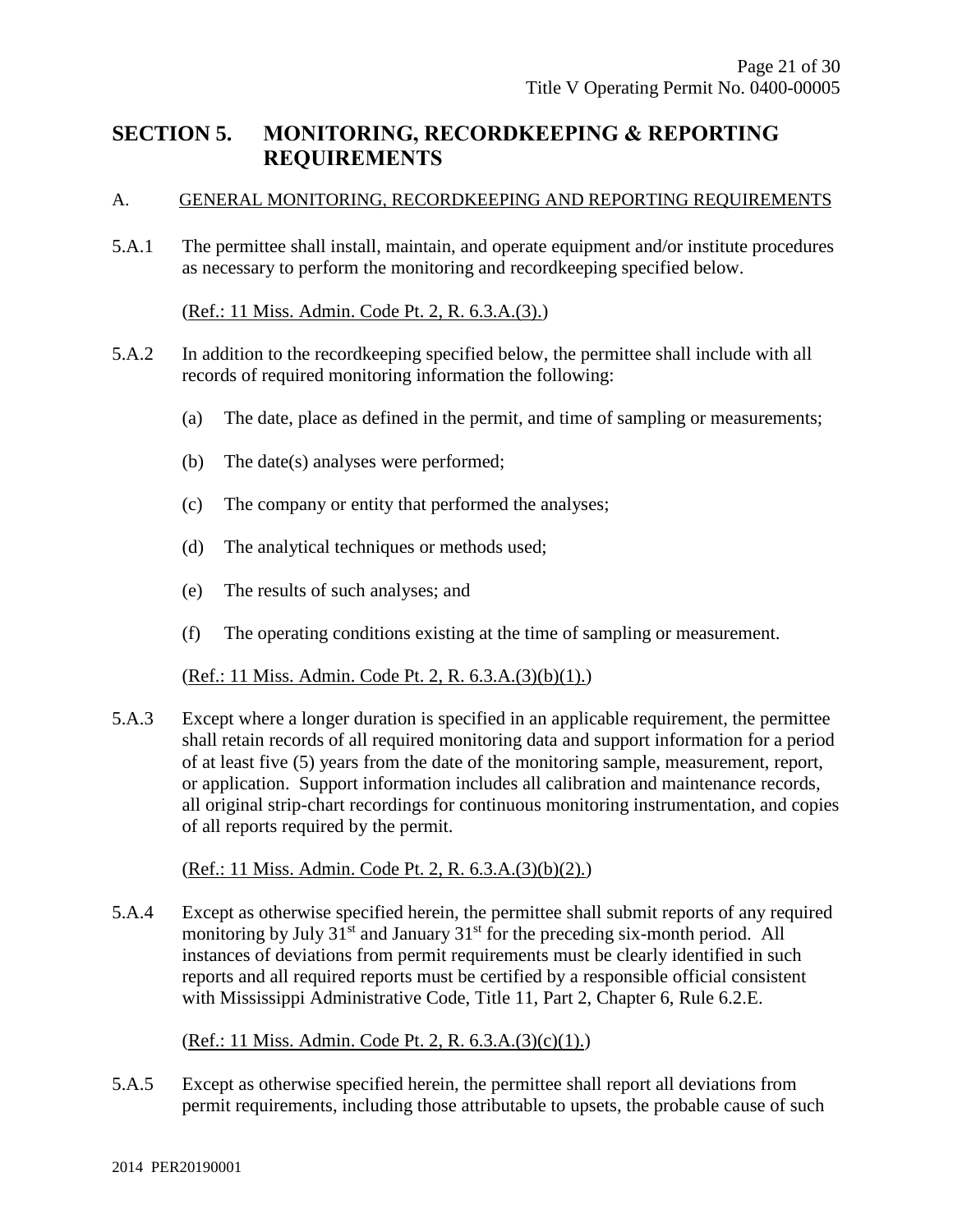deviations, and any corrective actions or preventive measures taken. Said report shall be made within five (5) days of the time the deviation began.

(Ref.: 11 Miss. Admin. Code Pt. 2, R. 6.3.A.(3)(c)(2).)

5.A.6 Except as otherwise specified herein, the permittee shall perform emissions sampling and analysis in accordance with EPA Test Methods and with any continuous emission monitoring requirements, if applicable. All test methods shall be those versions or their equivalents approved by the MDEQ and the EPA.

(Ref.: 11 Miss. Admin. Code Pt. 2, R. 6.3.A.(3).)

5.A.7 The permittee shall maintain records of any alterations, additions, or changes in equipment or operation.

(Ref.: 11 Miss. Admin. Code Pt. 2, R. 6.3.A.(3).)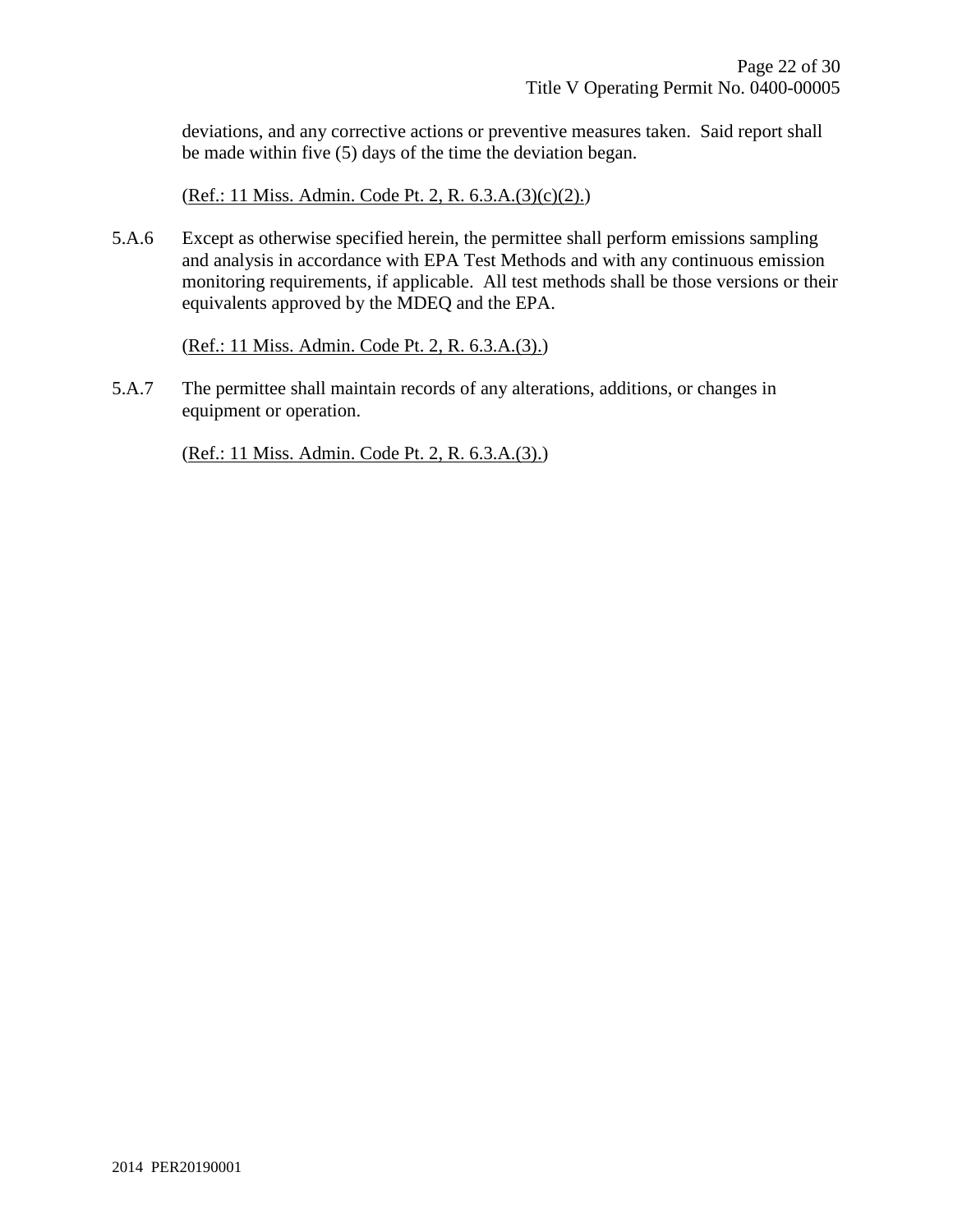| <b>Emission</b><br>Point(s)                                    | <b>Applicable Requirement(s)</b>                      | <b>Condition</b><br><b>Number</b> | Pollutant(s) /<br>Parameter(s)      | <b>Monitoring / Recordkeeping</b><br>Requirement(s)                                                             |
|----------------------------------------------------------------|-------------------------------------------------------|-----------------------------------|-------------------------------------|-----------------------------------------------------------------------------------------------------------------|
| $AA-001$                                                       | 11 Miss. Admin. Code Pt. 2, R.<br>$6.3.A.(3)(a)(2)$ . | 5.B.1                             | Lumber<br>Throughput<br><b>VOCs</b> | Monitor and Maintain the Throughput of<br>Dried Lumber (Monthly; Rolling 12-Month<br>Total)                     |
|                                                                | 11 Miss. Admin. Code Pt. 2, R.<br>2.2.B.(11).         | 5.B.2                             | <b>VOCs</b>                         | Conduct Performance Test (One-Time, As<br>Applicable)                                                           |
| $AA-002$<br>$AA-005$<br>AA-006<br>AA-007<br>AA-009<br>$AA-010$ | 11 Miss. Admin. Code Pt. 2, R.<br>6.3.A.(3)(a)(2).    | 5.B.3                             | Opacity                             | Perform and Record Visible Emission<br>Observations (Weekly or Monthly, As<br>Applicable)                       |
| $AA-002$<br>AA-005<br>$AA-006$<br>AA-007<br>AA-009             | 11 Miss. Admin. Code Pt. 2, R.<br>2.2.B.(11).         | 5.B.4                             | <b>PM</b>                           | Perform and Record Inspections /<br>Maintenance Actions (Monthly)                                               |
| $AA-003$<br>$AA-004$                                           | 11 Miss. Admin. Code Pt. 2, R.<br>$6.3.A.(3)(a)(2)$ . | 5.B.5                             | Lumber<br>Throughput<br><b>VOCs</b> | Monitor and Maintain the Throughput of<br>Dried Lumber from Combined Kilns<br>(Monthly; Rolling 12-Month Total) |
| $AA-006$                                                       | 11 Miss. Admin. Code Pt. 2, R.<br>6.3.A.(3)(a)(2).    | 5.B.6                             | <b>PM</b>                           | Monitor and Record the Differential Pressure<br>Drop (Daily)                                                    |

#### B. SPECIFIC MONITORING AND RECORDKEEPING REQUIREMENTS

5.B.1 For Emission Point AA-001 (Continuous Direct-Fired Lumber Drying Kiln), the permittee shall monitor and record the throughput of lumber dried in the kiln in board feet both monthly and on a 12-month rolling total basis.

(Ref.: 11 Miss. Admin. Code Pt. 2, R. 6.3.A.(3)(a)(2).)

5.B.2 For Emission Point AA-001 (Continuous Direct-Fired Lumber Drying Kiln), if the dried lumber throughput exceeds 90,000,000 board feet in a rolling 12-month period, the permittee shall demonstrate compliance with the volatile organic compound (VOC) emission limitation outlined in Condition 3.B.3 by conducting a one-time performance test no later than two hundred seventy (270) days after exceeding the noted dried lumber throughput.

The testing shall be conducted in accordance with either the provisions outlined in Other Test Method (OTM) 26 or an alternative test method approved by the MDEQ and/or the EPA prior to the testing event. Additionally, unless otherwise approved in writing the MDEQ, testing shall be performed at no less than eighty percent (80%) of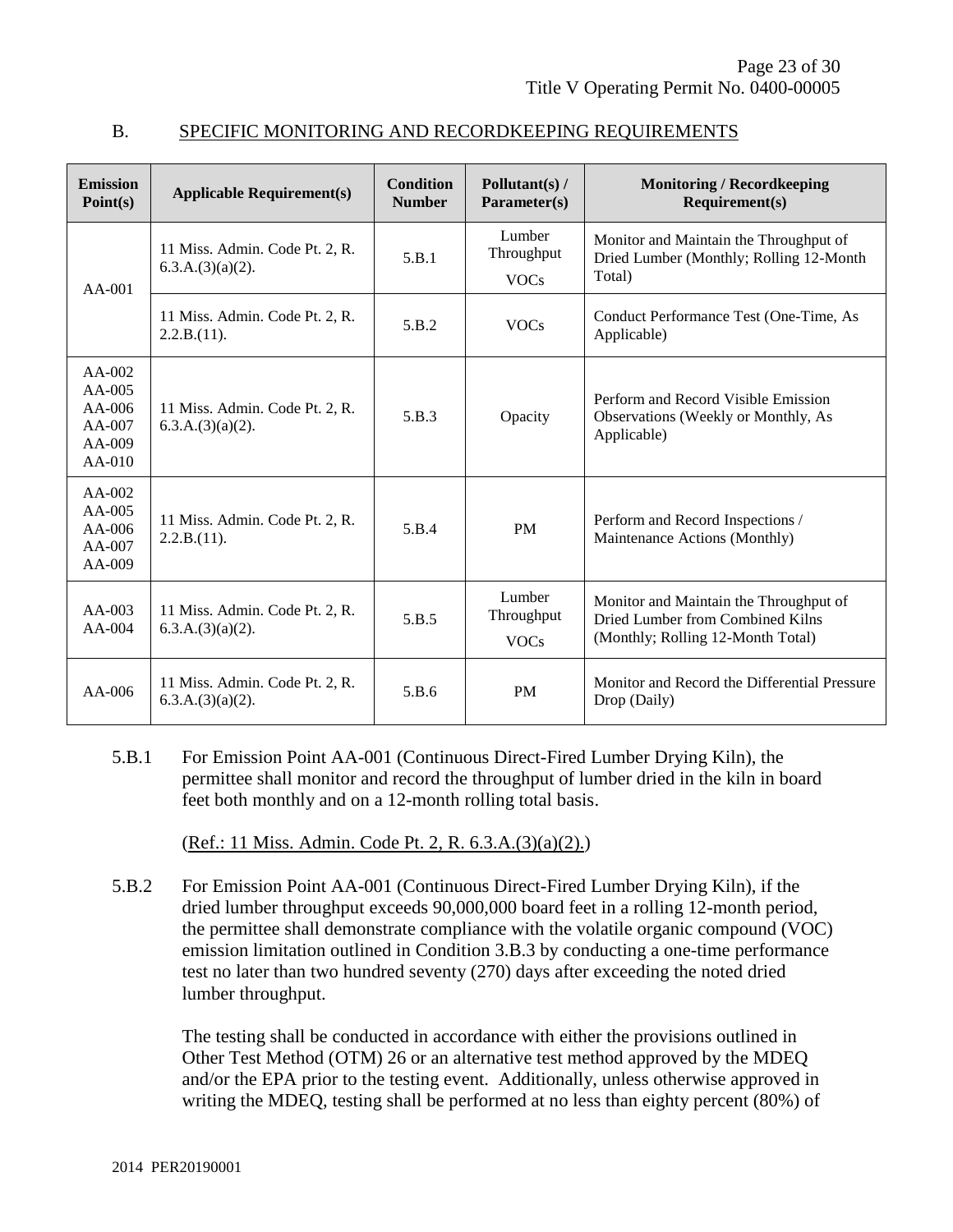the kiln's capacity.

#### (Ref.: 11 Miss. Admin. Code Pt. 2, R. 2.2.B.(11).)

- 5.B.3 For Emission Points AA-002, AA-005, AA-006, AA-007 (Transfer Cyclones), AA-009 (Peerless Bin Cyclone / Baghouse), and AA-010 (Planer Mill Feed Table Exhaust Vent), the permittee shall perform and record visible emissions observations in accordance with EPA Test Method 22 on the exhausts of the applicable equipment during daylight hours and during representative operating conditions in accordance with the following frequencies:
	- (a) Emission Points AA-002, AA-005, AA-007, AA-009, and AA-010: Monthly;
	- (b) Emission Points AA-006: Weekly.

If visible emissions are detected during an observation, a visible emission evaluation (VEE) in accordance with EPA Test Method 9 shall then be performed and recorded by certified personnel. The overall observation period for a VEE shall consist of (at a minimum) eighteen (18) consecutive minutes. However, if visible emissions observed after an initial period of six (6) consecutive minutes are determined to be no more than twenty percent (20%) opacity, the certified individual may discontinue the VEE. In the event that a VEE is required but cannot be conducted, the permittee shall record a written explanation as to why it was not possible to perform the VEE.

The permittee shall maintain documentation pertaining to all visual observations, the nature and cause of any visible emissions, any corrective action(s) taken to prevent or minimize emissions, and the date  $/$  time when visual emission observations were conducted.

(Ref.: 11 Miss. Admin. Code Pt. 2, R. 6.3.A.(3)(a)(2).)

5.B.4 For Emission Points AA-002, AA-005, AA-006, AA-007, and AA-009 (Transfer Cyclones and Peerless Bin Cyclone / Baghouse), the permittee shall perform and record an inspection of the applicable equipment monthly and note any required maintenance.

If a problem is noted with any equipment during an inspection, the permittee shall perform the necessary maintenance on the applicable unit to ensure operation as originally designed. Additionally, the permittee shall maintain sufficient components as is necessary to repair the applicable equipment on-site.

In the event the baghouse fails and/or malfunctions, the permittee shall cease operations at the associated process equipment until such time as repairs are made to return the baghouse to its normal operational state.

(Ref.: 11 Miss. Admin. Code Pt. 2, R. 2.2.B.(11).)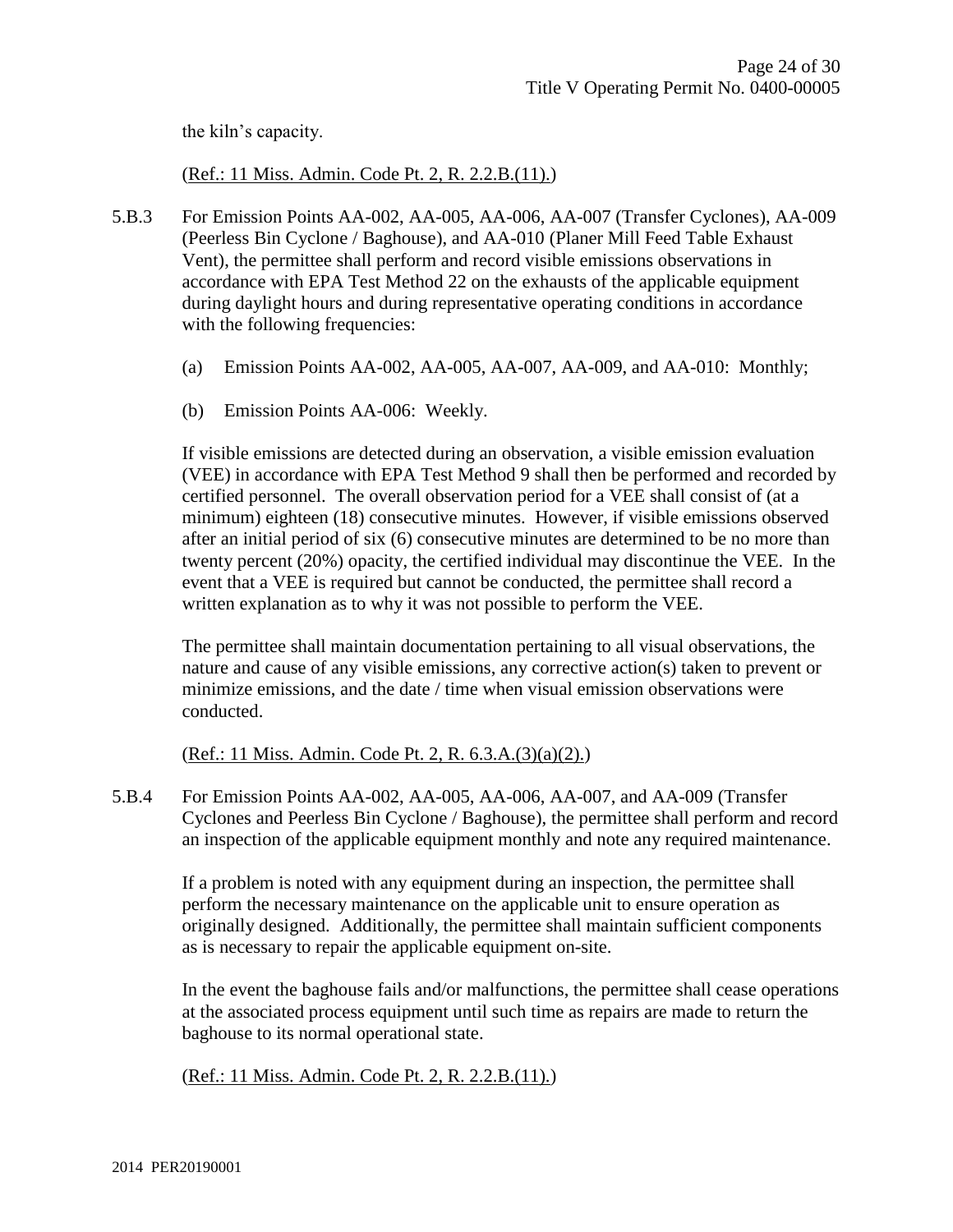5.B.5 For Emission Points AA-003 and AA-004 (Batch Direct-Fired Lumber Drying Kilns), the permittee shall monitor and record the throughput of lumber dried in the combined kilns in board feet both monthly and on a 12-month rolling total basis.

(Ref.: 11 Miss. Admin. Code Pt. 2, R. 6.3.A.(3)(a)(2).)

5.B.6 For Emission Point AA-006 (Peerless Bin Cyclone / Baghouse), the permittee shall monitor and record the differential pressure drop on the baghouse daily to demonstrate that the pressure drop does not exceed 2.5 inches of water.

(Ref.: 11 Miss. Admin. Code Pt. 2, R. 6.3.A.(3)(a)(2).)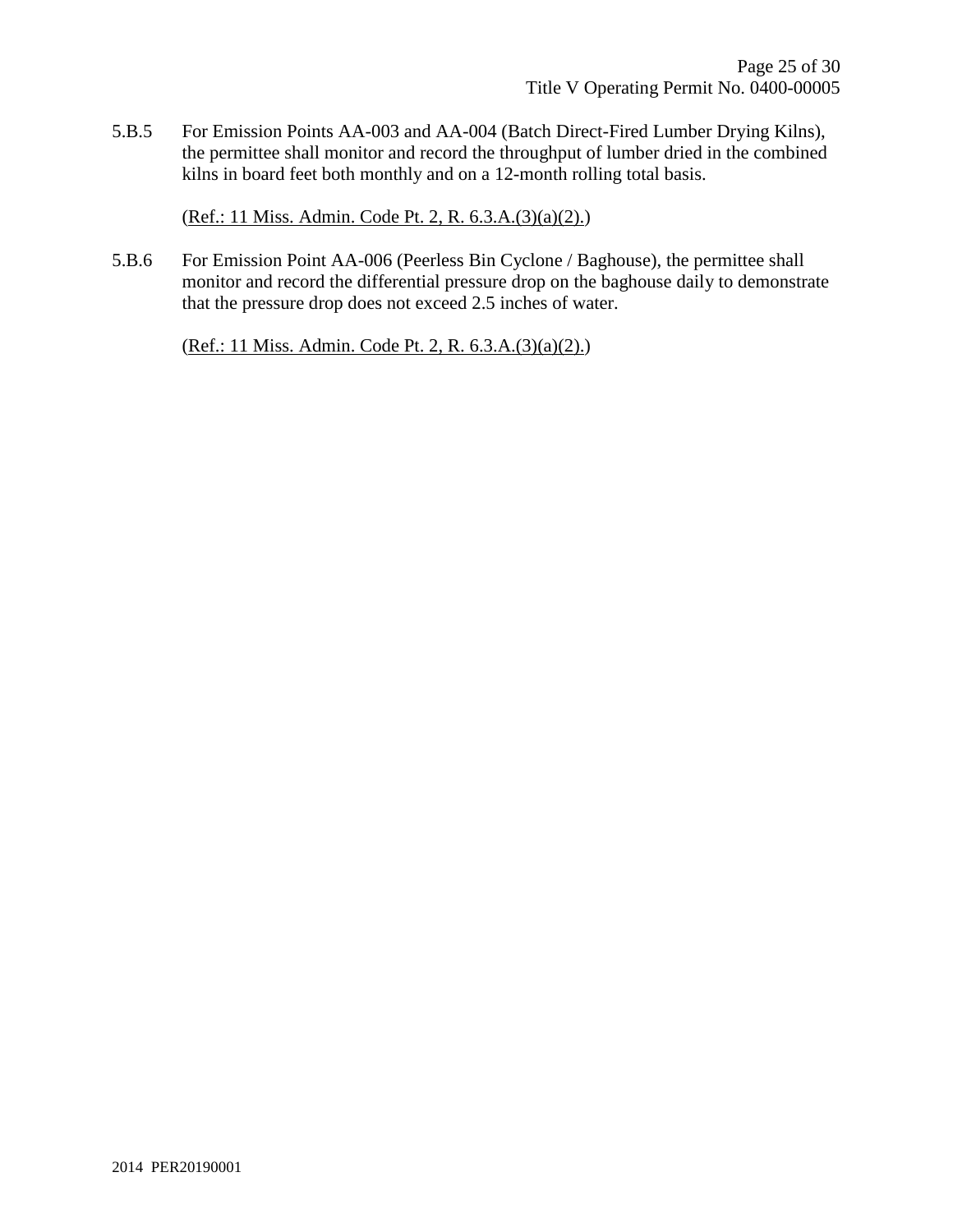| <b>Emission</b><br>Point(s)                              | <b>Applicable Requirement(s)</b>                      | <b>Condition</b><br><b>Number</b> | Pollutant(s) /<br>Parameter(s)<br><b>Monitored</b> | <b>Reporting Requirement(s)</b>                                                       |
|----------------------------------------------------------|-------------------------------------------------------|-----------------------------------|----------------------------------------------------|---------------------------------------------------------------------------------------|
| $AA-001$                                                 | 11 Miss. Admin. Code Pt. 2,<br>R. $6.3.A.(3)(c)(1)$ . | 5.C.1                             | <b>VOCs</b>                                        | Submit Dried Lumber Throughput in the<br>Semi-Annual Monitoring Report (SMR)          |
|                                                          | 11 Miss. Admin. Code Pt. 2.<br>R. 2.6.B.(5).          | 5.C.2                             |                                                    | <b>Submit Performance Testing Protocol</b>                                            |
|                                                          |                                                       |                                   |                                                    | Submit 10-Day Notification of Performance<br>Testing                                  |
|                                                          | 11 Miss. Admin. Code Pt. 2,<br>R. 2.2.B.(11).         | 5.C.3                             |                                                    | <b>Submit Performance Testing Results</b>                                             |
| $AA-002$<br>$AA-005$<br>$AA-006$<br>$AA-007$<br>$AA-009$ | 11 Miss. Admin. Code Pt. 2.<br>R. $6.3.A.(3)(c)(1)$ . | 5.C.4                             | <b>PM</b>                                          | Submit Maintenance Action in the Semi-<br>Annual Monitoring Report (SMR)              |
| $AA-003$<br>$AA-004$                                     | 11 Miss. Admin. Code Pt. 2,<br>R. $6.3.A.(3)(c)(1)$ . | 5.C.5                             | <b>VOCs</b>                                        | Submit the Combined Dried Lumber<br>Throughput Semi-Annual Monitoring Report<br>(SMR) |

#### C. SPECIFIC REPORTING REQUIREMENTS

5.C.1 For Emission Points AA-001 (Continuous Direct-Fired Lumber Drying Kiln), the permittee shall submit a semi-annual report in accordance with Condition 5.A.4 that details the total dried lumber throughput in board feet both monthly and on a rolling 12 month total.

(Ref.: 11 Miss. Admin. Code Pt. 2, R. 6.3.A.(3)(c)(1).)

5.C.2 For Emission Points AA-001 (Continuous Direct-Fired Lumber Drying Kiln), if a performance test is required as outlined in Condition 5.B.2, the permittee shall submit a written protocol that details the procedures and test methods to be implemented during the performance test no later than thirty (30) days prior to the intended date.

The permittee shall notify the MDEQ in writing at least ten (10) days prior to the intended testing date so that a representative from the MDEQ may be afforded the opportunity to observe the stack test.

If deemed necessary by the MDEQ, a conference may be required prior to the intended test date to discuss the proposed test methods and procedures outlined in the written protocol.

(Ref.: 11 Miss. Admin. Code Pt. 2, R. 2.6.B.(5).)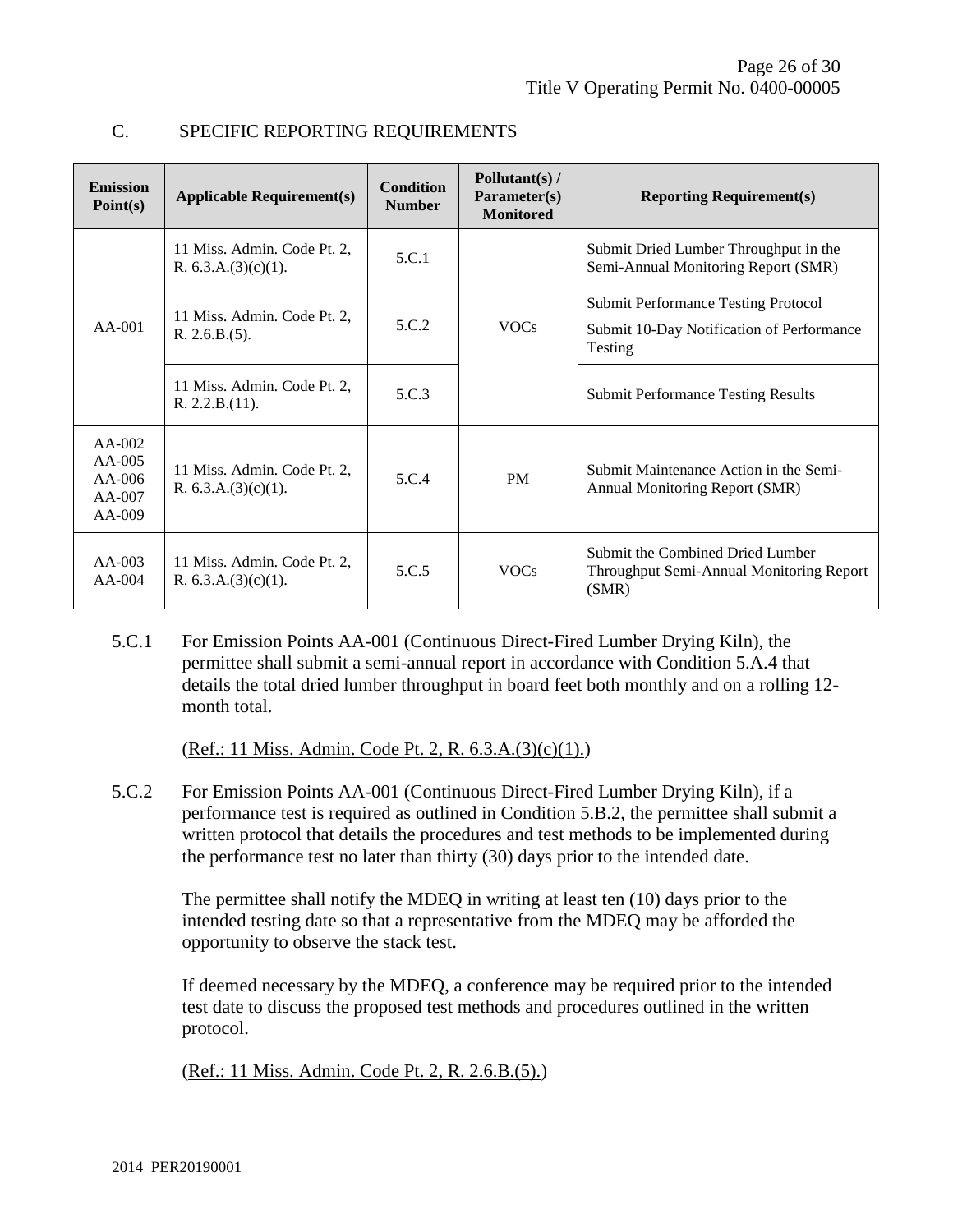5.C.3 For Emission Points AA-001 (Continuous Direct-Fired Lumber Drying Kiln), if a performance test is required as outlined in Condition 5.B.2, the permittee shall submit a report in accordance with Condition 1.27 that details the results of any performance test to the MDEQ no later than sixty (60) days after the test date.

(Ref.: 11 Miss. Admin. Code Pt. 2, R. 2.2.B.(11).)

- 5.C.4 For Emission Points AA-002, AA-005, AA-006, AA-007, and AA-009 (Transfer Cyclones and Peerless Bin Cyclone / Baghouse), the permittee shall submit a semiannual report in accordance with Condition 5.A.4 that summarizes the following information:
	- (a) Any maintenance actions performed on the applicable equipment;
	- (b) The date and total duration (in hours) in which each applicable equipment was non-operational; and
	- (c) A negative declaration that states the results of all visible emission evaluations (VEEs) conducted did not exceed the opacity limitations outlined in Conditions 3.A.1 and 3.A.2 (as applicable).

(Ref.: 11 Miss. Admin. Code Pt. 2, R. 6.3.A.(3)(c)(1).)

5.C.5 For Emission Points AA-003 and AA-004 (Batch Direct-Fired Lumber Drying Kilns), the permittee shall submit a semi-annual report in accordance with Condition 5.A.4 that details the total dried lumber throughput in board feet from the combined kilns monthly and on a 12-month rolling total basis.

(Ref.: 11 Miss. Admin. Code Pt. 2, R. 6.3.A.(3)(c)(1).)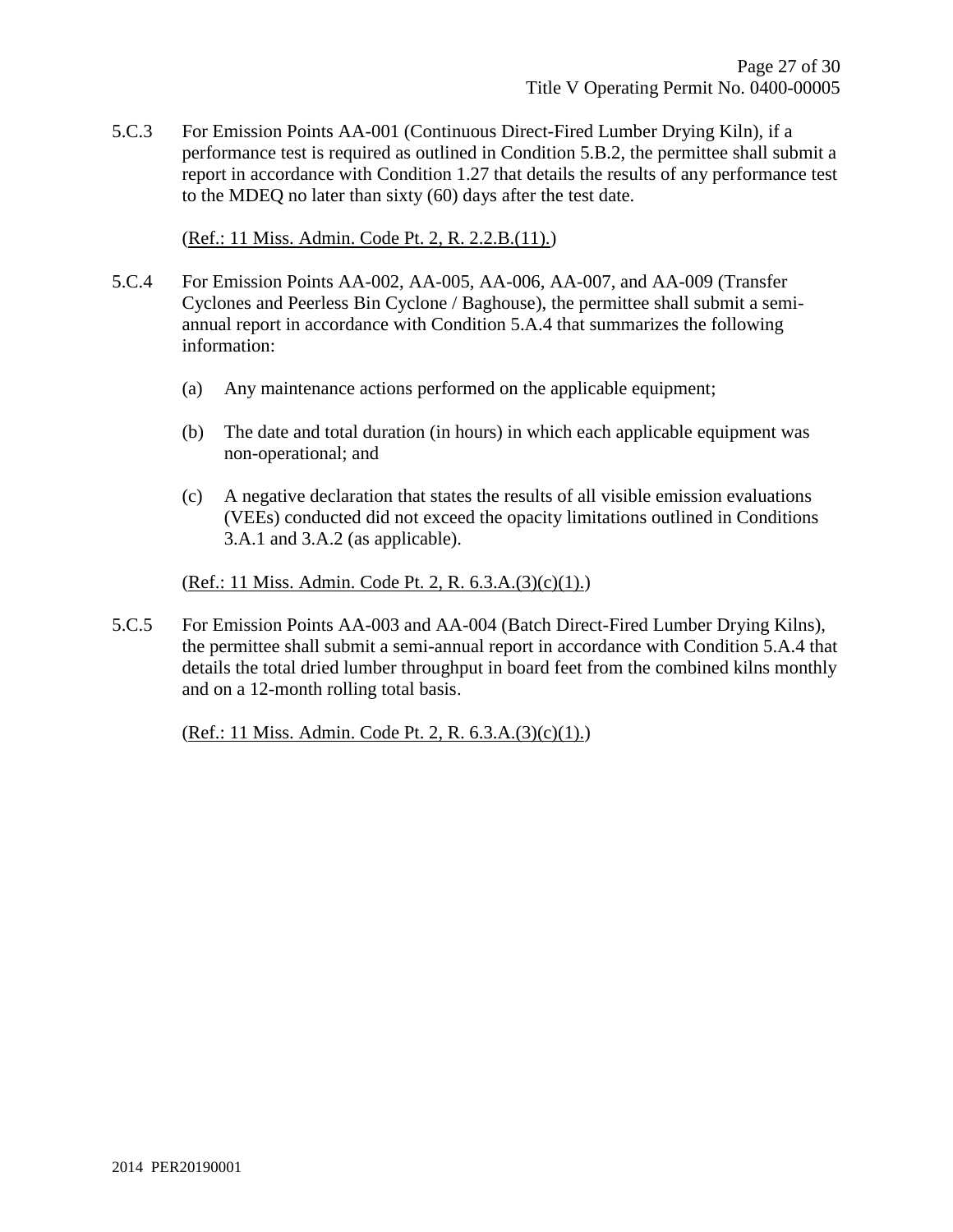# **SECTION 6. ALTERNATIVE OPERATING SCENARIOS**

#### 6.1 NONE PERMITTED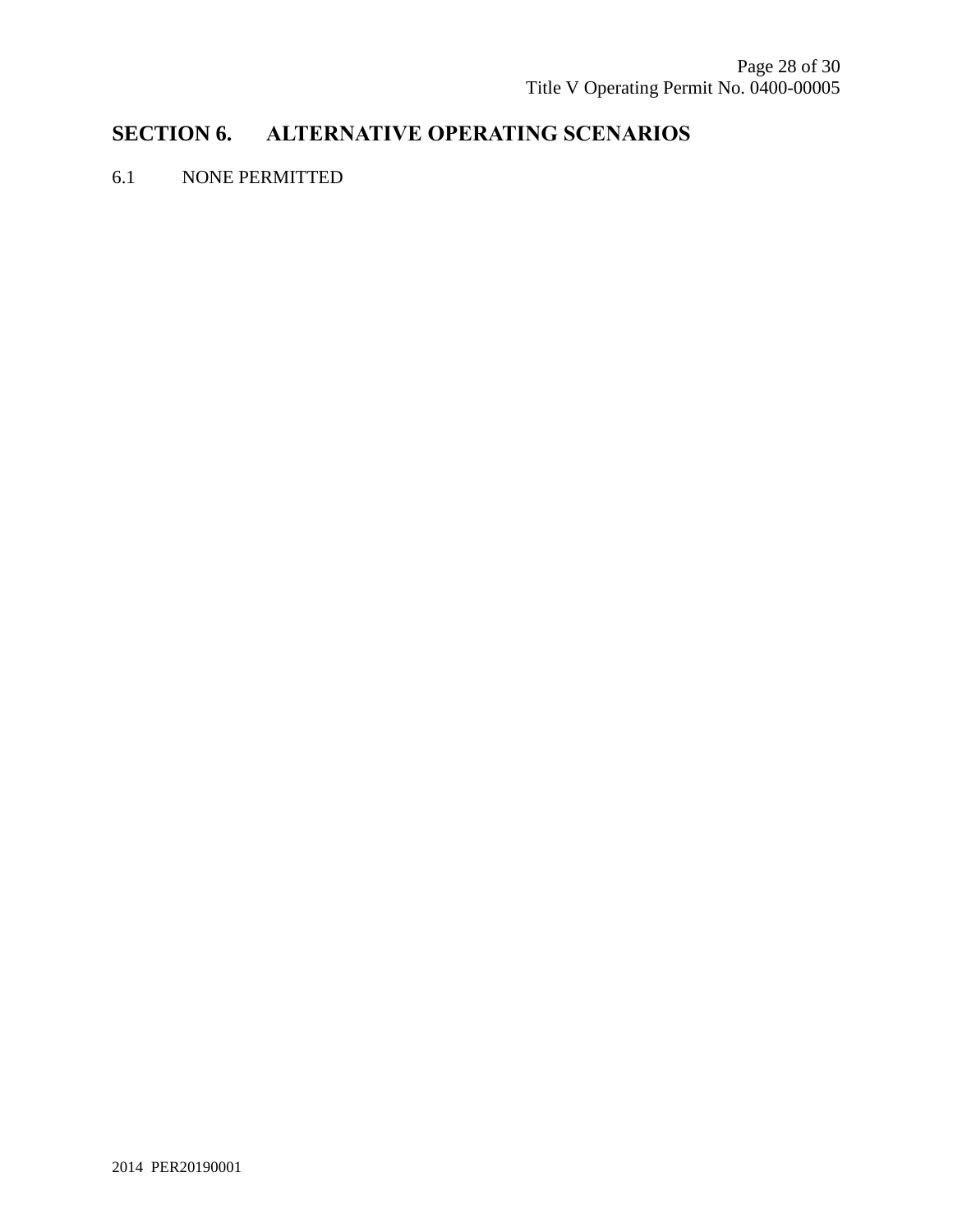## **SECTION 7. TITLE VI REQUIREMENTS**

The following are applicable or potentially applicable requirements originating from Title VI of the Clean Air Act – Stratospheric Ozone Protection. The full text of the referenced regulations may be found on-line at **<http://www.ecfr.gov/>** under Title 40, or DEQ shall provide a copy upon request from the permittee.

- 7.1 If the permittee produces, transforms, destroys, imports or exports a controlled substance or imports or exports a controlled product, the permittee shall comply with the applicable requirements of 40 CFR Part 82, Subpart A – Production and Consumption Controls.
- 7.2 If the permittee performs service on a motor vehicle for consideration when this service involves the refrigerant in the motor vehicle air conditioner (MVAC), the permittee shall comply with the applicable requirements of 40 CFR Part 82, Subpart  $B -$ Servicing of Motor Vehicle Air Conditioners.
- 7.3 The permittee shall comply with the applicable requirements of 40 CFR Part 82, Subpart E – The Labeling of Products Using Ozone-Depleting Substances, for the following containers and products:
	- (a) All containers in which a class I or class II substance is stored or transported;
	- (b) All products containing a class I substance; and
	- (c) All products directly manufactured with a process that uses a class I substance, unless otherwise exempted by this subpart or, unless EPA determines for a particular product that there are no substitute products or manufacturing processes for such product that do not rely on the use of a class I substance, that reduce overall risk to human health and the environment, and that are currently or potentially available. If the EPA makes such a determination for a particular product, then the requirements of this subpart are effective for such product no later than January 1, 2015.
- 7.4 If the permittee performs any of the following activities, the permittee shall comply with the applicable requirements of 40 CFR Part 82, Subpart  $F -$ Recycling and Emissions Reduction:
	- (a) Servicing, maintaining, or repairing appliances;
	- (b) Disposing of appliances, including small appliances and motor vehicle air conditioners; or
	- (c) Refrigerant reclaimers, technician certifying programs, appliance owners and operators, manufacturers of appliances, manufacturers of recycling and recovery equipment, approved recycling and recovery equipment testing organizations, as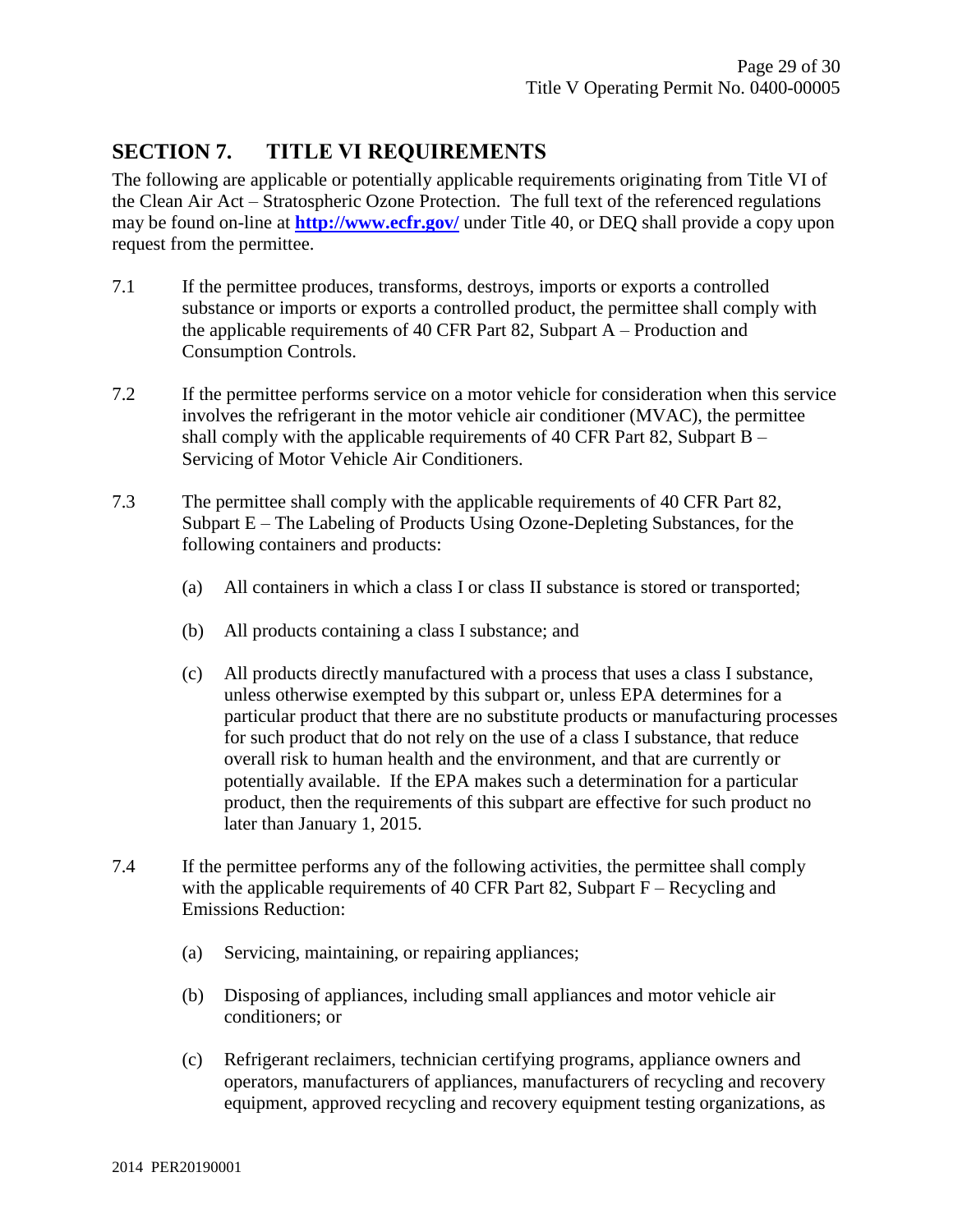well as persons selling, offering for sale, and/or purchasing class I, class II, or non-exempt substitute refrigerants.

- 7.5 The permittee shall be allowed to switch from any ozone-depleting substance to any acceptable alternative that is listed in the Significant New Alternatives Policy (SNAP) program promulgated pursuant to 40 CFR Part 82, Subpart G – Significant New Alternatives Policy Program. The permittee shall also comply with any use conditions for the acceptable alternative substance.
- <span id="page-29-0"></span>7.6 If the permittee performs any of the following activities, the permittee shall comply with the applicable requirements of 40 CFR Part 82, Subpart H – Halon Emissions Reduction:
	- (a) Any person testing, servicing, maintaining, repairing, or disposing of equipment that contains halons or using such equipment during technician training;
	- (b) Any person disposing of halons;
	- (c) Manufacturers of halon blends; or
	- (d) Organizations that employ technicians who service halon-containing equipment.